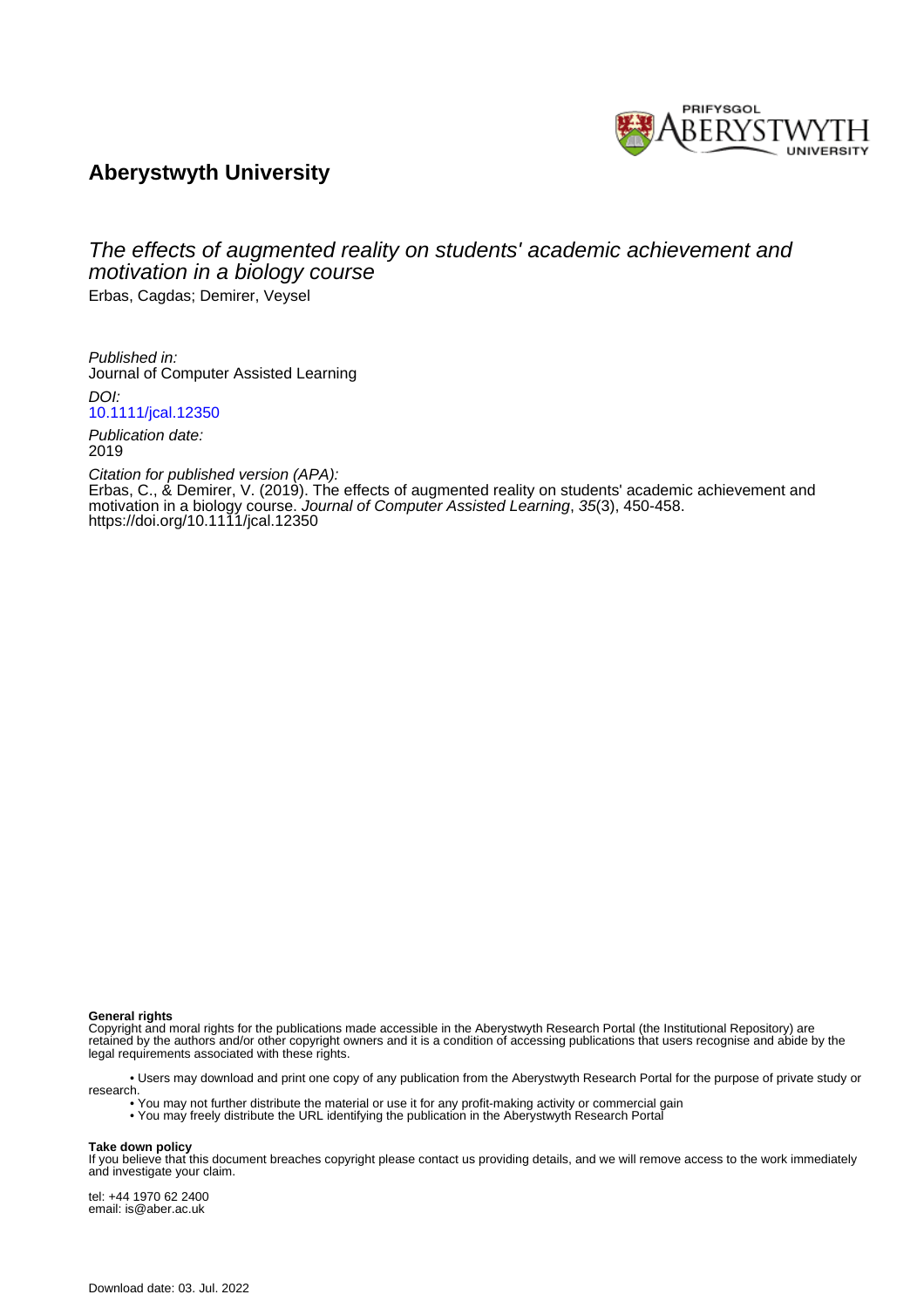## **The effects of augmented reality on students' academic achievement and motivation in a biology course[1](#page-1-0)**

Cagdas Erbas *cagerbas@gmail.com* Aberystwyth University, UK

Veysel Demirer<sup>[2](#page-1-1)</sup> *veyseldemirer@gmail.com* Suleyman Demirel University, Turkey

## **Abstract**

This study aimed to investigate the effects of augmented reality (AR) activities on students' academic achievement and motivation in a biology course. For this purpose, a mixed study was conducted, and a pre- and post-test control group model was used. In addition, the opinions of the experimental group students and the teacher about the augmented reality activities were taken, and classroom observations were made during the study. The study group consisted of 40 (22 female, 18 male) ninth-grade biology course students. While the control group followed the biology course program, the experimental group students conducted AR activities in addition to the course program using tablets. Consequently, it was found that the motivation of the students in the experimental group increased more than that of the students in the control group. However, no significant difference was found between the academic achievement scores of the groups. The teacher and the students stated that augmented reality activities might be effective in increasing course success and motivation.

**Keywords:** Augmented reality, biology course, academic achievement, motivation

<span id="page-1-0"></span><sup>&</sup>lt;sup>1</sup> This study is based on the first author's master's thesis and it was conducted under the project number  $4244-YL1$ -15 at the Scientific Research Projects Coordination Unit, Süleyman Demirel University in Turkey.

<span id="page-1-1"></span><sup>2</sup> Corresponding author: *Veysel Demirer is an assistant professor in the Department of Computer Education and Instructional Technologies at Suleyman Demirel University in Turkey. (Address: Veysel Demirer, Department of Computer Education and Instructional Technologies, Education Faculty, Suleyman Demirel University, Isparta, Turkey; tel: 90 506 315 77 66; veyseldemirer@gmail.com)*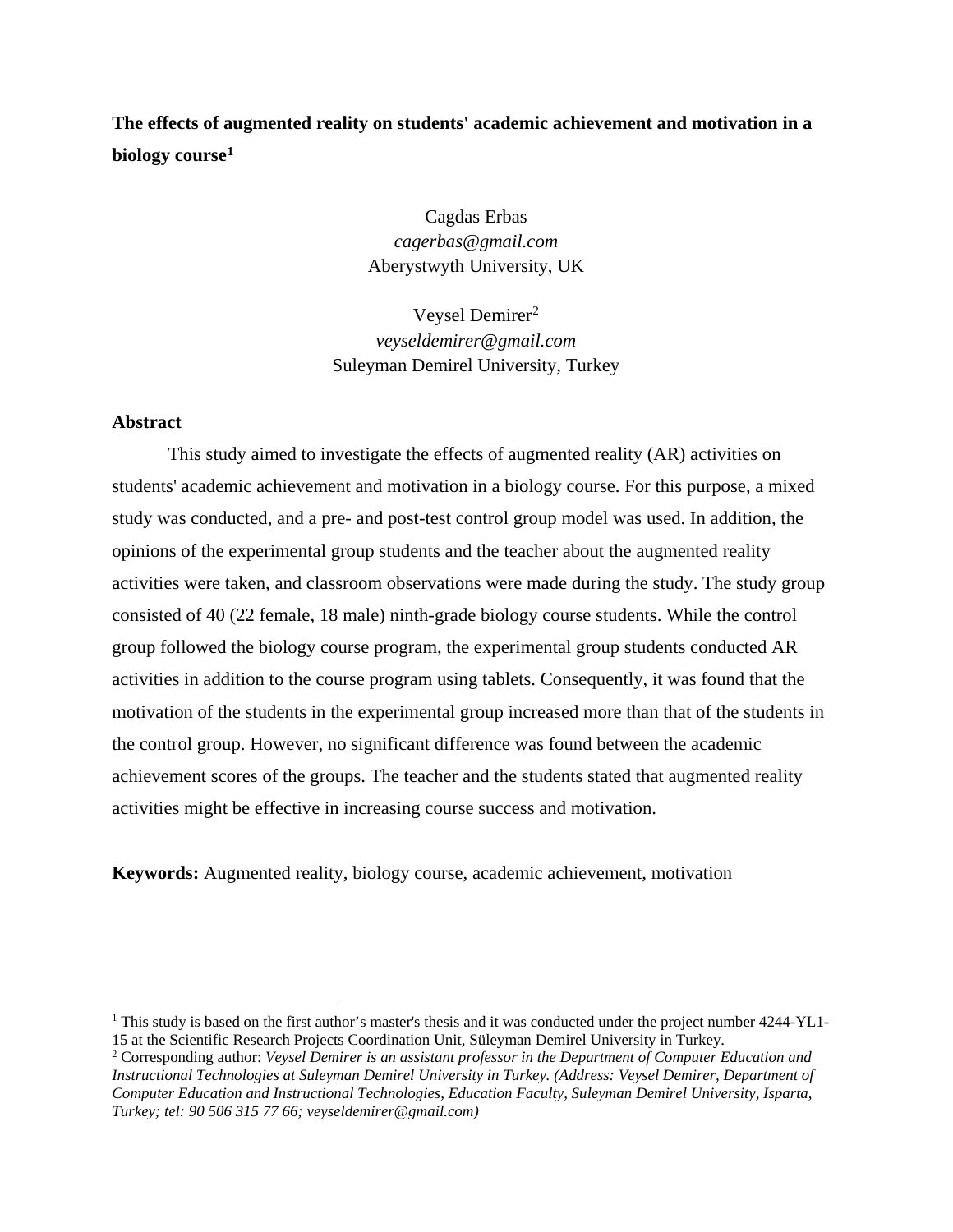## **Introduction**

Biology course content may be found abstract and complex by students (Gilbert, 2004). Also, teachers try to explain those subjects in narrative methods (Vanderlelie, 2013). Besides abstract and complex information, cell biology covers many things that are too small to see with the human eye, such as, protists and cells, requiring special high-tech microscopes that are not affordable for schools (Huk, 2006; Jenkinson, 2018). This abstract and invisible subject matter can cause difficulty learning or low achievement in courses (Chiu, DeJaegher, & Chao, 2015; Friedler & Tamir 1990; Lock, 1997). In particular, false examples and overgeneralisation cause misunderstandings in biology courses (Saidin, Halim, & Yahaya, 2015). For these reasons, visualisation and visualisation technologies have become important for biology courses. Visual illustrations not only improve students' activity and motivation but also open a way to learn besides from text-based knowledge (Chiu et al., 2015; Cook, 2006; Jagerskog, 2015; Wu, Lin, & Hsu, 2013).

Today, augmented reality (AR) is one of the newest visualisation technologies in educational environments. AR has been used in many fields for its visualisation features in embodying and demonstrating abstract or invisible content (Hung, Chen, & Huang, 2017). One of the most commonly used definitions for AR has been that of Milgram and Kishino (1994), using the reality-virtuality (RV) continuum (Figure 1), which has been accepted as a part of mixed reality. According to the RV continuum, environments are defined depending on their location within the mixed reality area.

[Insert Figure 1 about here]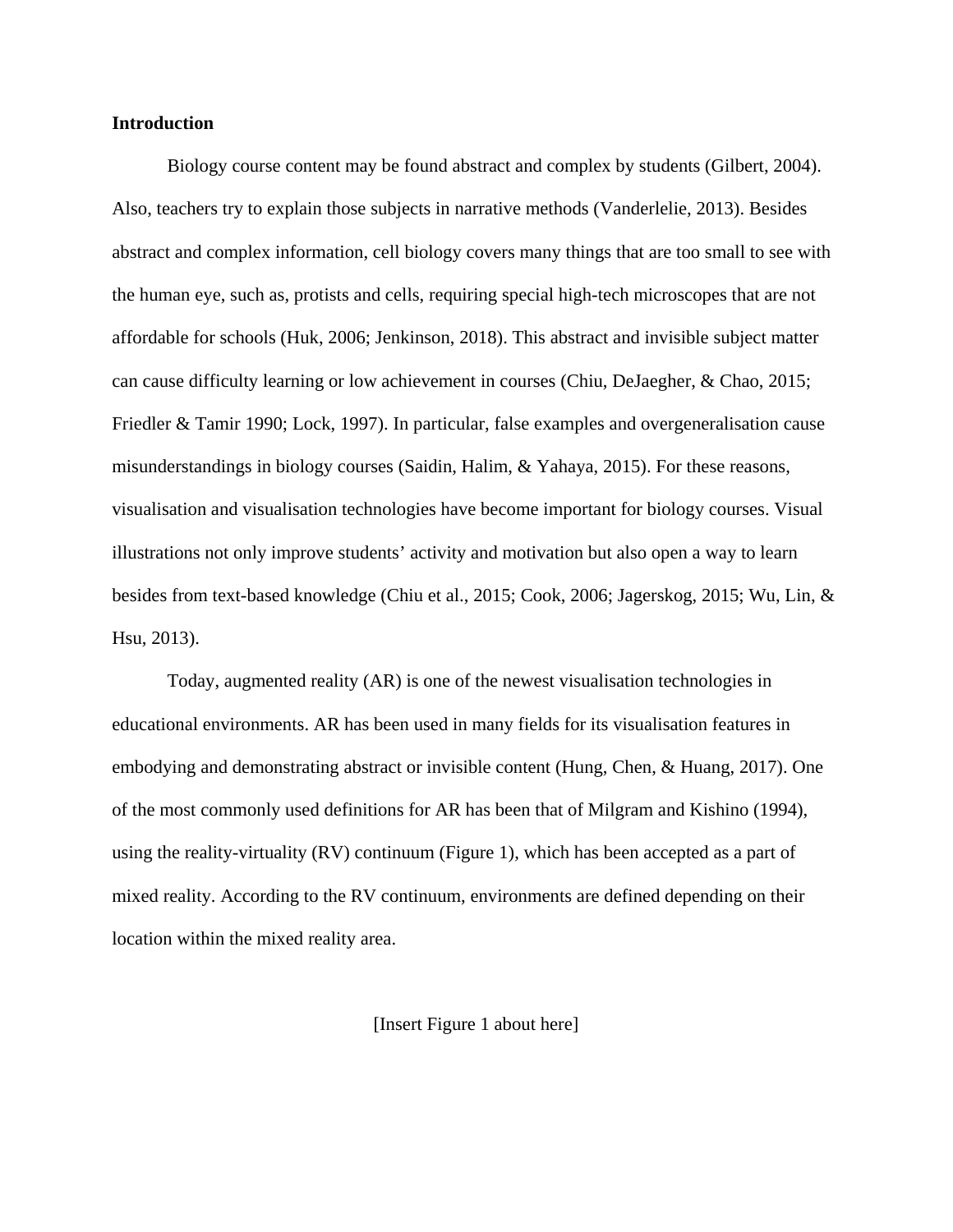Another common definition has been given by Azuma (1997). According to his definition, AR is a technology that allows users to see a combination of the real world and virtual objects, able to change their view but not affect the original reality. According to Azuma, AR has essential requirements. Firstly, it must incorporate a combination of real and virtual environments. Secondly, it must provide real-time interaction. Thirdly, it should include 3D materials. Azuma changed the main approach of AR with this new definition, so that it became more flexible and device-friendly without head-mounted displays.

Although AR is not a new technology for many fields, it is a new and usable technology in education. AR studies in education began in 2003 (Bacca, Baldiris, Fabregat, Graf, & Kinshuk, 2014). Literature review studies show that researchers have been investigating the effect of AR in education for almost two decades in different fields with different variables (Akcayir & Akcayir, 2017; Bacca et al., 2014; Bower, Howe, McCredie, Robinson, & Grover, 2014; Ozdemir, 2017). In general, AR supports student self-learning while providing a more pleasant educational environment where real materials are supported by virtual ones (Chen, 2006) and where both types of material facilitate effective learning (Liarokapis et al., 2004; Liarokapis & Anderson, 2010). Some studies show that AR can affect academic achievement positively in some content areas such as, Biology (Jamali, 2017), Physics (Abdusselam, 2014; Lin, Duh, Li, Wang, & Tsai, 2013), Architecture (Fonseca, Marti, Redondo, Navarro, & Sanchez, 2014), Geometry (Ibili, 2013) and so on. In contrast, some studies show that AR does not affect academic achievement in Biology (Chang, Chung, & Huang, 2016; Chiu et al., 2015) and Physics (Abdusselam & Karal, 2012; Enyedy, Danish, Delacruz, & Kumar, 2012). Some studies also show that AR positively affects motivation in different student groups and lessons for example Biology (Chien, Su, Wu, & Huang, 2017; Safadel & White, 2018), Chemistry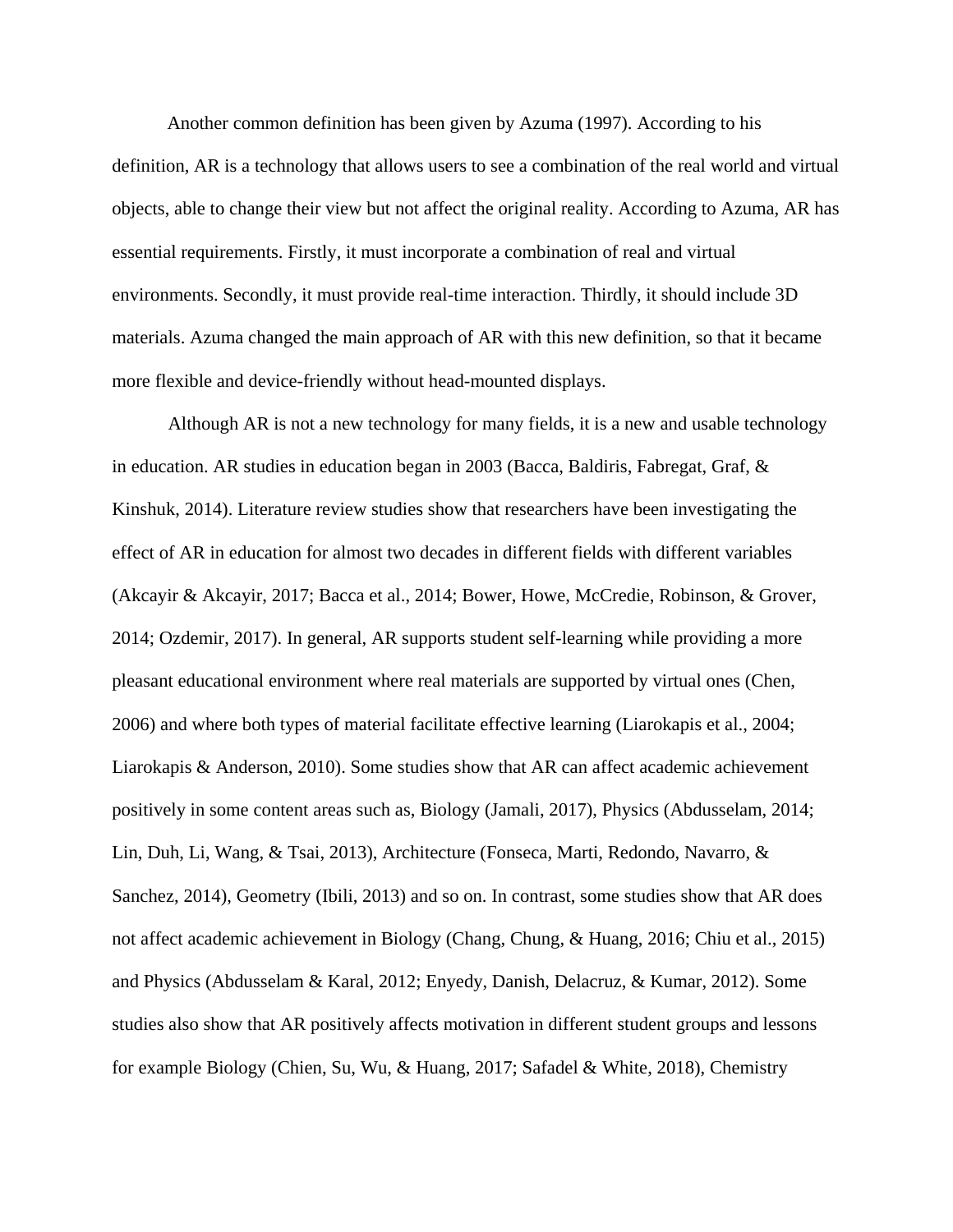(Dunleavy, Dede, & Mitchell, 2009; Wojciechowsk & Cellary, 2013), Architecture (Fonseca et al., 2014), Physics (Ibanez, Di Serio, Villaran, & Kloos, 2014), Visual arts (Di Serio, Ibanez, & Kloos, 2013).

As can be seen above, there are only five studies on AR usage in biology education come across during the literature review. One of these have used AR for teaching molecular biology to university students (Safadel & White, 2018) while the other remainings have used AR for teaching bacterias (Hung et al., 2017), plant planting (Chang et al., 2016) and teaching plants by their leaves (Chien et al., 2017) for elementary school students. Therefore, existing studies are very limited in number, focus on specific biology content and employ only a few populations. This study will make original contributions by focusing on different biology content (e.g., Protistas, Colonies, Mushrooms, Plants, and Animals) and using uninvestigated population (e.g., high school students). Moreover, prior studies call for experimental studies to show the impact of using AR in educational environments (Bower et al., 2014; Santos et al., 2014; Satpute, Pingale, & Chavan, 2015; Uluyol & Eryılmaz, 2014). This is another rationale or gap for why the present study was designed as an experiment. Furthermore, it has been suggested that motivation should be studied in AR research in educational context (Albrecht, Folta-Schoofs, Behrends, & Von Jan, 2013; Cheng & Tsai, 2013). Only three of the existing studies explored the role of AR in student motivation in biology education. However, their results were not consistent because two of them showed the positive effect of AR (Chien et al., 2017; Safadel & White, 2018) whereas the other did not find any effect on motivation (Hung et al., 2017). The present study has some potential to shed more light on this inconsistency through contributing diverse evidence in terms of biology content and student level to the very limited research on motivation and AR in biology education. Finally, AR is useful for making invisible contents visible and giving concrete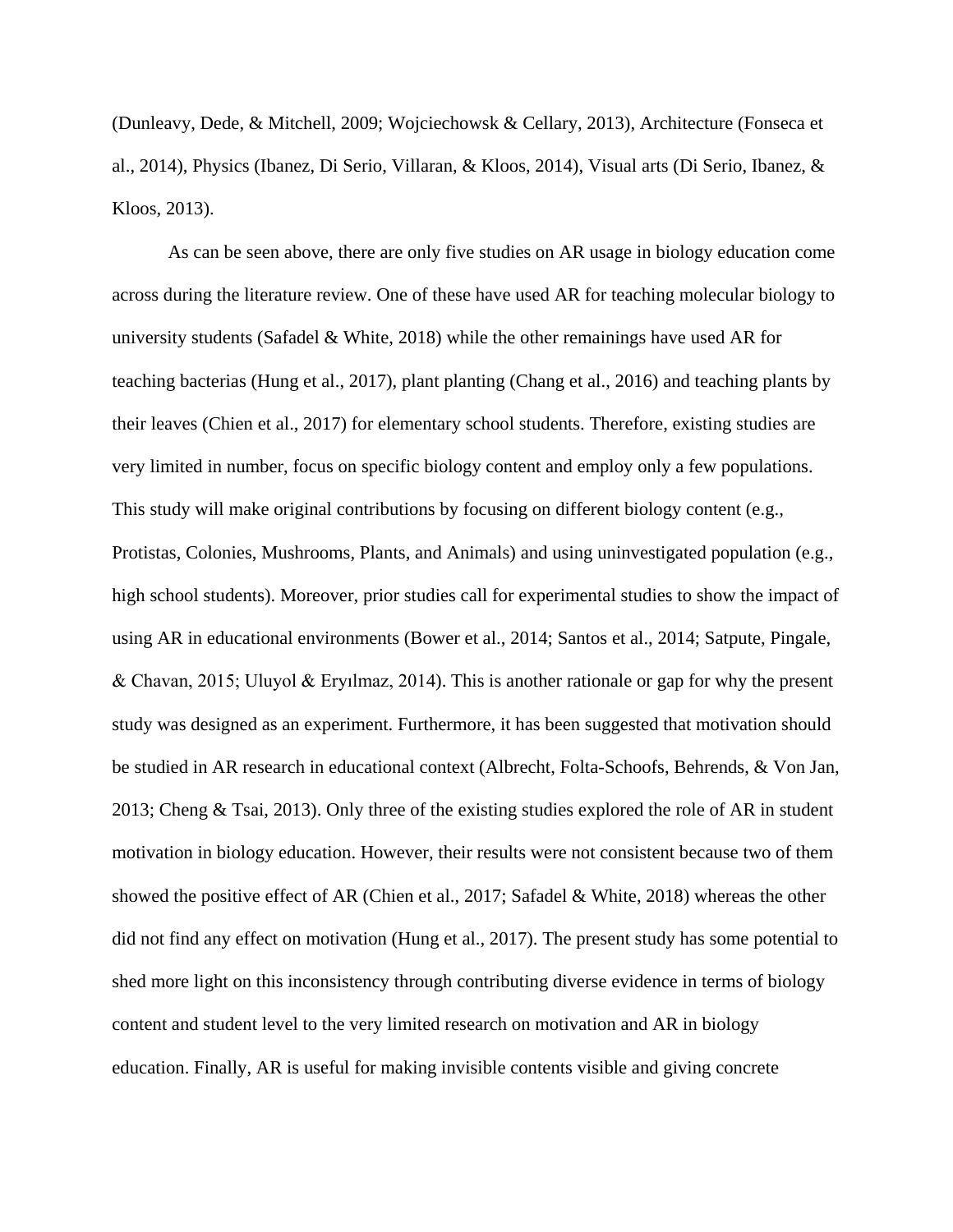examples for abstract contents in biology education. AR also provides more accurate illustrations of too small or big subjects and too fast or long processes (Cook, 2006; Hung et al., 2017). Therefore, the effects of AR activities on students' academic achievement and motivation in biology course were investigated in this study.

## **Method**

#### **Research design**

In this study, the effects of AR activities on students' academic achievement and motivation were investigated in a ninth-grade biology course. For this purpose, a mixed study was conducted, with a pre- and post-test control group model employed. Although individuals were not assigned randomly to the groups in the study, the experimental and control groups were chosen at random, which means that the study has a quasi-experimental design. Before the experiment was carried out, pre-tests were done on both the control and experimental group. Along with the content of the ninth-grade biology course curriculum, AR activities with tablets were carried out with the experimental group students. Meanwhile, the control group students followed the standard, curriculum-based instruction program. After the experiment was over post-tests were done on both the experimental and control groups. An important strategy used to strengthen research design and ensure validity and reliability in research is the triangulation of data collection methods (Patton, 1990). To this end, the opinions of the experimental group students and the teacher about the AR activities were collected and classroom observations were made during the study.

#### **Study group**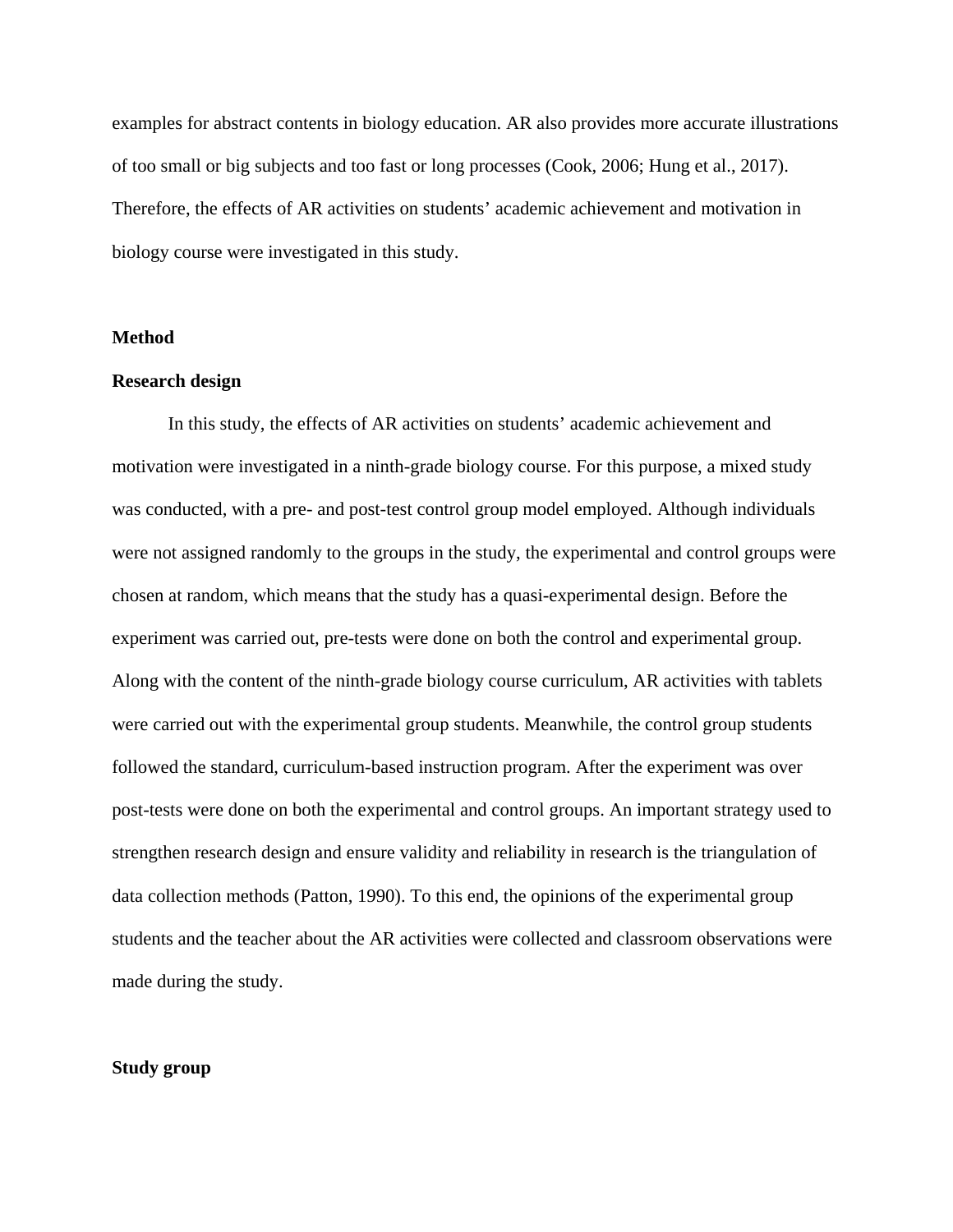The study group consisted of 40 (22 female, 18 male) ninth-grade high school students in Turkey. The classrooms were arranged by the school administration accounting for the academic achievement levels of the students and classified as A, B, and C, so that each classroom had students with high, medium and low levels of achievement. The school administration told us which classrooms had the same achievement levels. The experimental and control groups were chosen for random selection: the control group came from class B students while the experimental group came from class C students. Each group contained 20 students.

The pre-test results were compared to check for group equivalence before the empirical process began. No significant differences were found between the experimental and control groups' academic achievement in the pre-test results ( $t = -0.53$ ,  $p > 0.05$ ). Similarly, no significant differences were seen in the means for their motivation towards the course (Wilks' Λ  $= 0.86$ , F (6-33) = 0.93, p > 0.05). Information about student gender, levels of tablet use, levels of internet use and internet access are shown in Table 1. It can be said that the study groups possessed similar characteristics and were equal before the study's implementation.

#### [Insert Table 1 about here]

#### **Data collection instruments**

#### *Achievement test (pre-test, post-test)*

An achievement test was developed by the researchers to determine the effect of AR activities on the students' academic achievement. The achievement test was developed in two stages. In the first stage, a question pool was created by the researchers and biology course teacher. The question pool included 36 questions from the ninth-grade biology curriculum subject "Protists, Colonies, Mushrooms, Plants, and Animals". This question pool was reviewed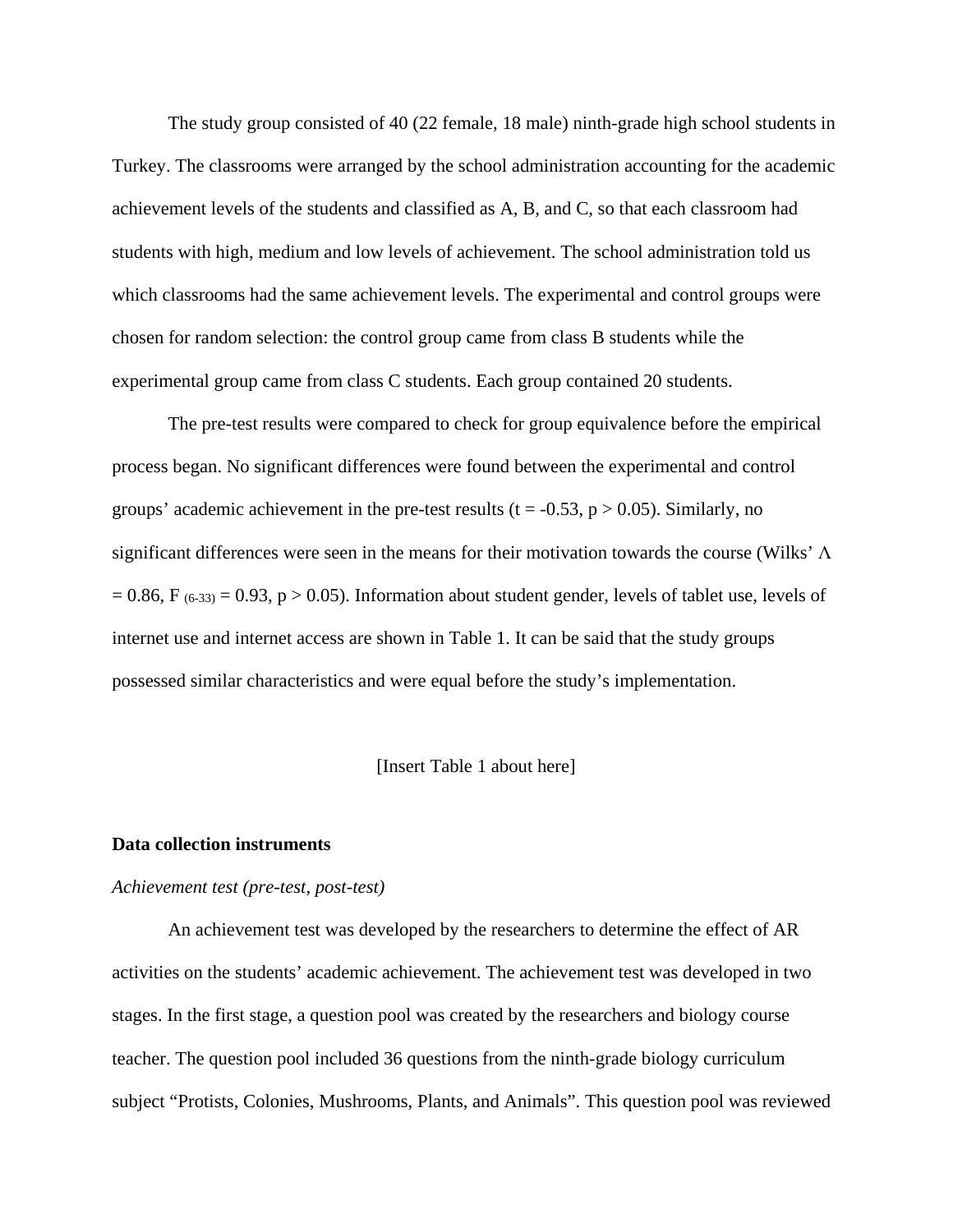by a measurement and evaluation expert and two field experts. Based on the feedback from experts, some questions were removed, and some of them were edited considering the validity of the content. In the second stage, a pilot test (29 items) was done on 129 10th-grade students who had previously taken the biology course. After item analysis, 18 items with item difficulty index (Pj) values between 0.20-0.80 and item discrimination index (rjx) values over 0.30 were directly included in the test. In addition, two items with item discrimination index values between 0.20 and 0.30 were edited and included in the test on expert opinion to ensure the content's validity. The KR-20 reliability coefficient of the 20-item achievement test was found to be 0.76. Test scores were based on the number of correct answers ranging from the lowest score of "0" to the highest score of "20".

### *Motivated Strategies for Learning Questionnaire - MSLQ*

The Motivated Strategies for Learning Questionnaire (MSLQ) was developed by Pintrich, Smith, Garcia, and McKeachie (1993) to determine students' motivation toward a course. Karadeniz and her colleagues (2008) adapted this questionnaire into the Turkish language. The original MSLQ has two subscales: motivation (31 items) and learning strategies (50 items). During adaptation, analyses were done on 762 participants for the motivation component and on 1100 participants for the learning strategies component. Results of factor analyses show that the motivation subscale has six factors and the learning strategies subscale nine factors, according to the original scale's factor structures. After a confirmatory factor analysis, six items from the motivation subscale and five from the learning strategies subscale were removed due to their low factor loadings (Karadeniz et al., 2008).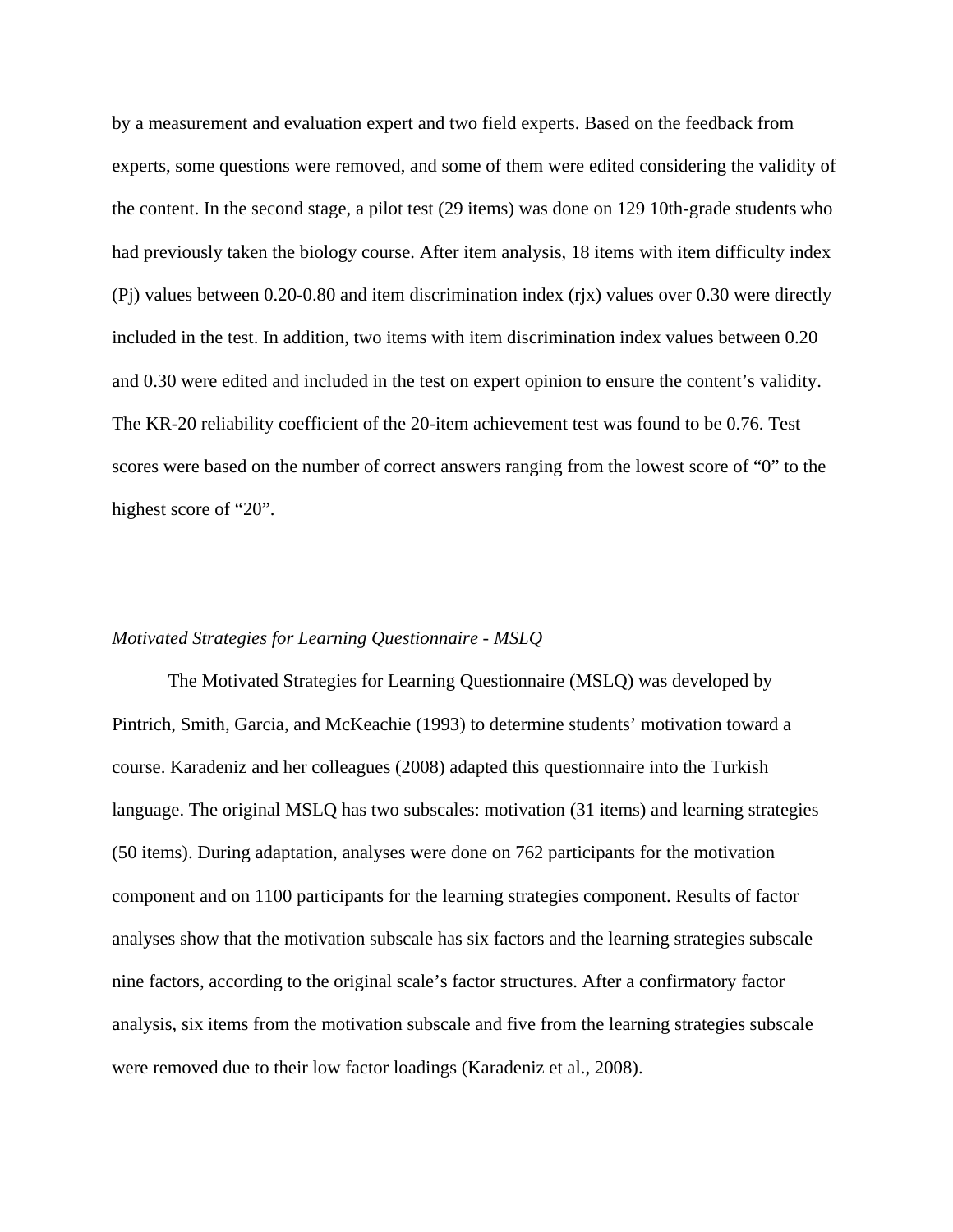In this study, only the MSLQ motivation questionnaire was used. It consists of 25 items rated on a seven-point Likert-type scale with a score range of 25 to 175. A high score indicates a high level of motivation for the course. It includes six subscales: Intrinsic Goal Orientation (IGO – 4 items), Extrinsic Goal Orientation (EGO – 3 items), Task Value (TV– 5 items), Control of Learning Beliefs (CLB – 3 items), Self-efficacy for Learning and Performance (SLP – 5 items), and Test Anxiety (TA – 5 items). In the present study, the internal reliability score of the overall scale was 0.83, and the internal reliability scores for the subscales ranged from 0.68 to 0.78.

#### *Semi-structured interview and observation forms*

At the end of the study, semi-structured interviews were held with the teacher and students to learn their views on AR activities. For this purpose, a semi-structured interview form was developed by the researchers. Also, observations were made in the classroom environment during the study to examine the AR activities performed by the experimental group students. An observation form was developed by the researchers to follow the classroom situation during implementation. These forms were sent for review to a measurement and evaluation expert and two field experts. They were revised taking into account the experts' feedback. The data obtained from the interviews and observations was analysed descriptively, and is given briefly to support the quantitative results and the discussion below.

#### **Experimental process**

Before the experimental procedure, the study school was selected, the necessary and ethical permissions were received, and preparations were made in cooperation with the course teacher. Firstly, the activities and characteristics of the materials that can be presented with AR were determined. As the first stage of preparation, the materials and activities have been decided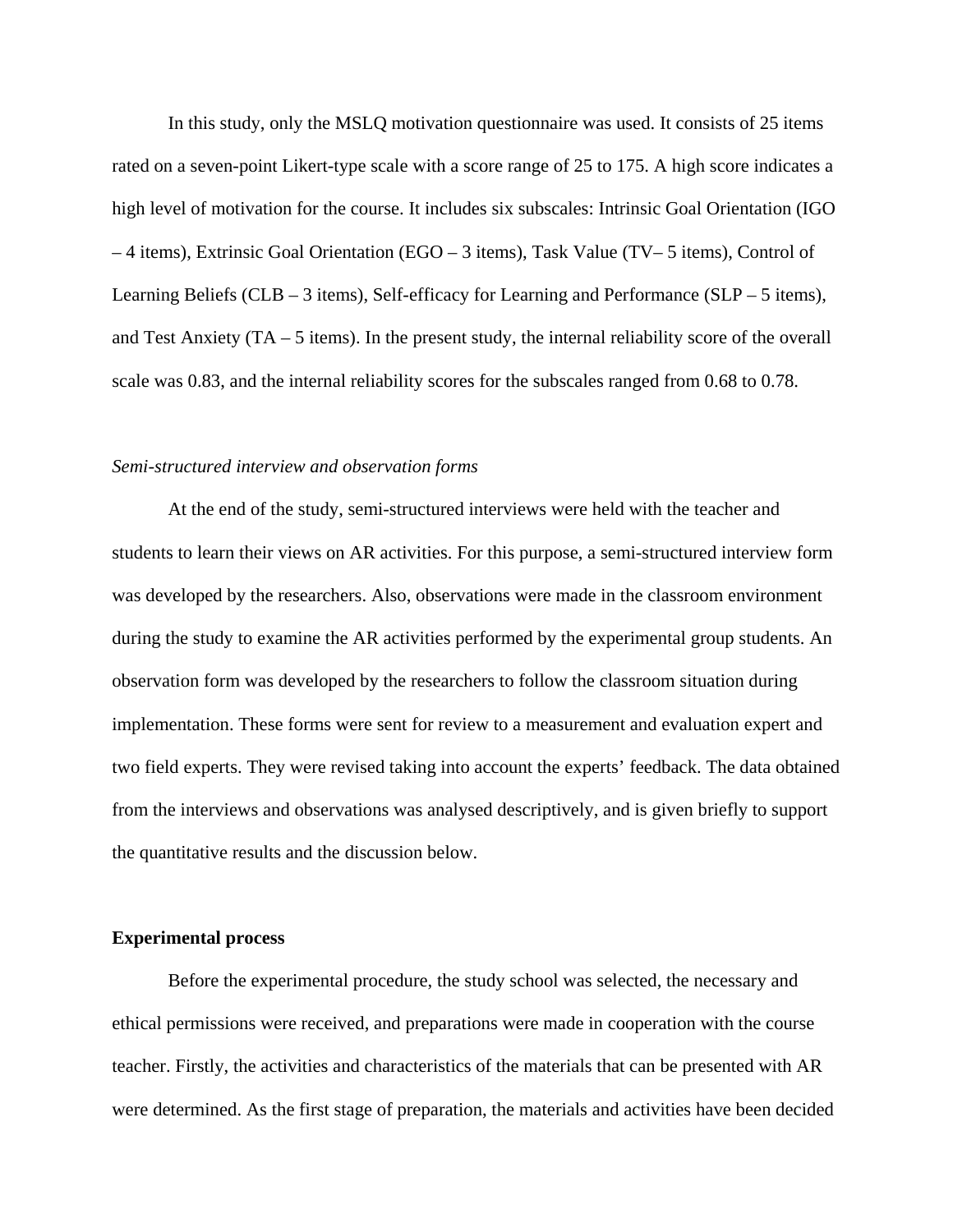synchronically with course teacher. Secondly, activity sheets, to be used in the experimental procedure, were planned as printed material. They contain brief knowledge about the course and target images for AR apps, using the weekly course plan. Next, the determined three-dimensional materials were modelled using Sketchup and Autodesk 3D's MAX software to create threedimensional materials for visualisation (Figure 2). When these preparations were complete, all the materials were checked by the teacher and two field experts. Based on their feedback, necessary adjustments were made. Lastly, in a pilot study, the materials were tested via the tablets by a small group of students and the final arrangements were made.

With the preparation stage complete, the experimental phase was begun by carrying out the pre-test. Students answered the pre-test under their teacher's guidance in their classrooms. Once the study groups were identified, the experimental group was told about the experiments. Information on the scope of the study, the students' responsibilities, the technology and the apps' working system was provided.

## [Insert Figure 2 about here]

The experimental process of the study is shown in Figure 3.

[Insert Figure 3 about here]

The study began on the same day of the weekly lesson schedule for the experimental and control groups. The experimental group students performed 15 AR activities, which were supplied through activity sheets, under the supervision of the course teacher over five weeks.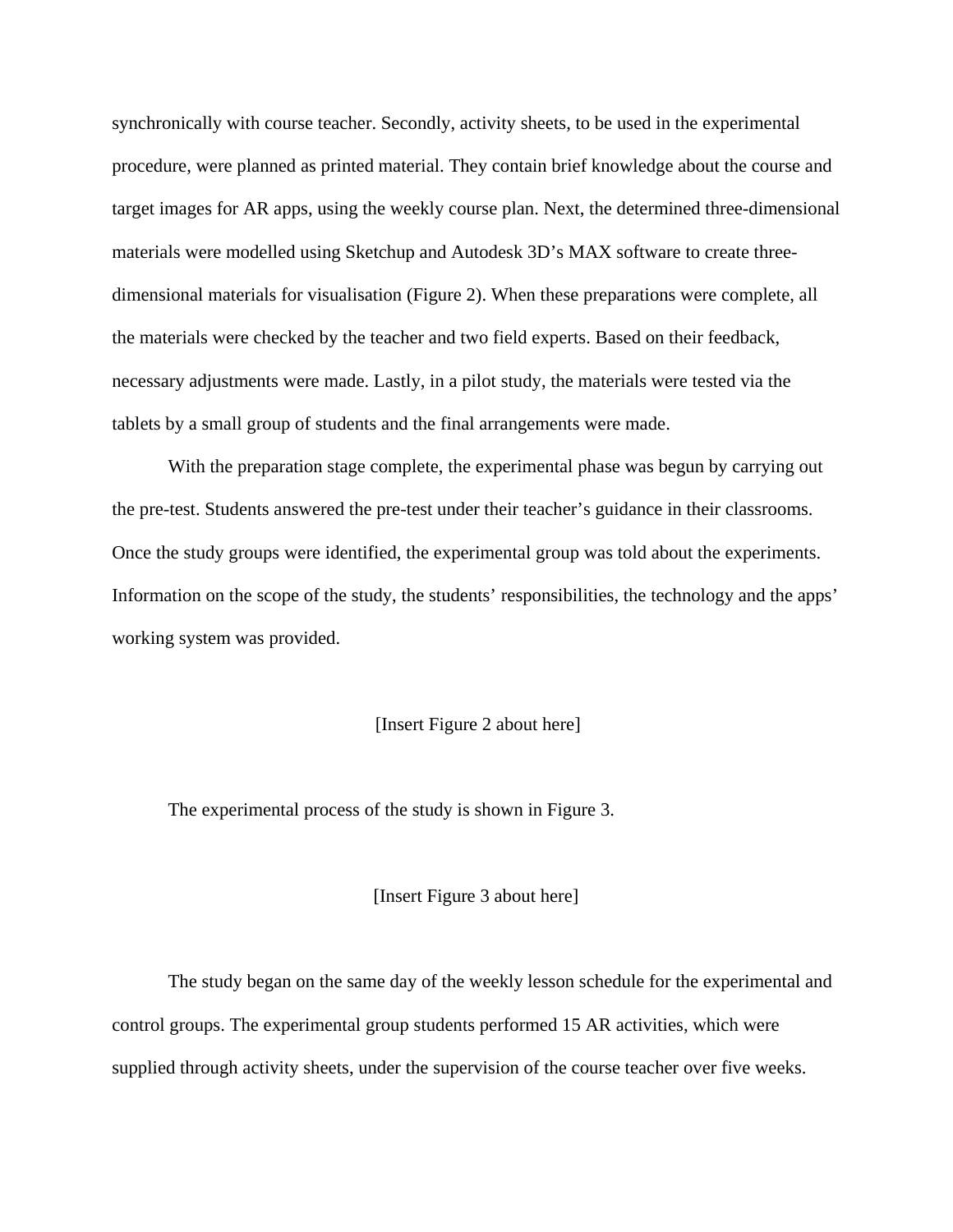These activities aimed to help visualise the abstract concepts of the course, which the students understood poorly, using AR apps. In this way, the teacher's verbal expressions were enhanced with AR, which takes the role of demonstrator, so that abstract content becomes easier to learn. The activity sheets, which were used by the students together with AR apps on a tablet during the study, were appropriately distributed during the weekly schedule.

The biology lesson teacher taught the subject matter to both the experimental and control group every week according to the course schedule. When it was time to study the subject samples, the experimental group students studied three-dimensional content and videos on tablets using AR apps in the classroom environment. The control group students studied the pictures and samples in the textbooks provided by the school as part of the curriculum. Also, it was observed that the experimental group students carried out the AR activities allocated as homework on the activity sheets outside of class. Throughout the study, the researcher observed the students' behaviour in class using a semi-structured observation form.

At the end of the study, the academic achievement test and motivation questionnaire were completed by the experimental and control group students to show the impact of the experiment. After the post-test was completed, the researcher held a semi-structured interview with the teacher and the experimental group students.

## **Data analysis**

At the end of the study, the data were examined using SPSS 21 software. A descriptive analysis was made, and the results were used to outline the data and to check the necessary assumptions before analysis. Regarding normality assumptions, the scores of the groups were examined by histogram and box plot graph. In addition, the skewness and kurtosis coefficients of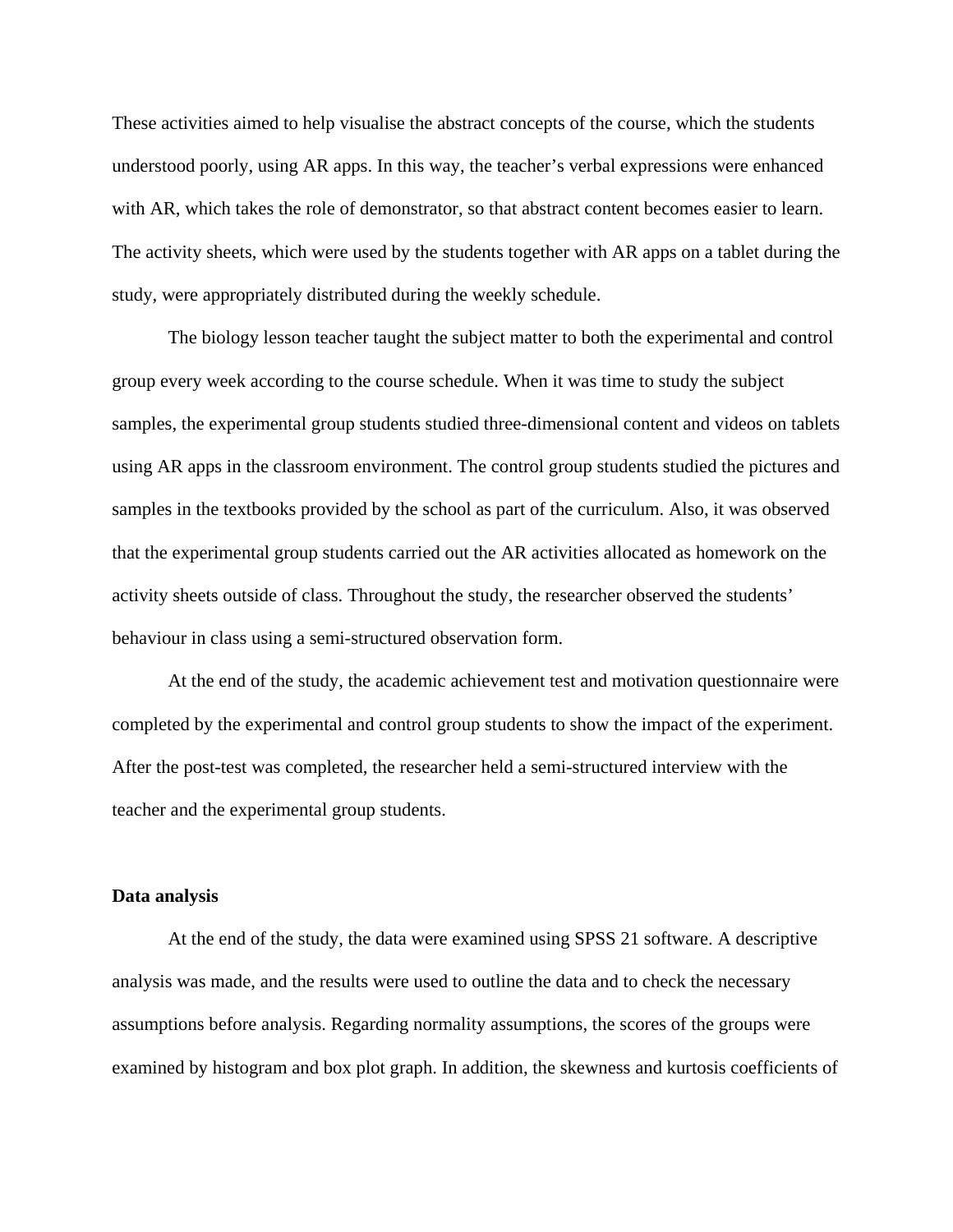variables were observed to be between  $\pm 1$ . In this respect, it was concluded that each variable is normally distributed, and hence the normal distribution assumption was met (George & Mallery, 2003). To identify the multivariate normality, Mahalanobis distance values were controlled, and it was found that the multivariate normal distribution assumption was ensured. Therefore, parametric tests were applied.

A t-test was performed on the data obtained from the pre-test academic achievement scores of the experimental and the control groups, finding that there was no statistically significant difference between the groups. Further, covariance analysis (ANCOVA) was used to compare post-test achievement scores. Whether or not there was a statistically significant difference between the pre-test scores for the experimental and control groups' motivation subscales (IGO, EGO, TV, CLB SLP, and TA) was determined by multivariate variance analysis (MANOVA). Although there was no significant difference between the groups regarding motivation according to the pre-test scores, a multivariate covariance analysis (MANCOVA) was performed on the post-tests to decrease the error interval and to increase the statistical power of the analyses, and the pre-tests were used as covariates. All assumptions of ANCOVA and MANCOVA were checked and met before the analysis. The results are tested at the 0.05 significance level. Also, Bonferroni correction ( $p < 0.05/6 = 0.0083$ ) was used so as not to make a Type I error for the MANCOVA results. Finally, a descriptive analysis was made of qualitative data from interviews with teachers and students and observations in class.

## **Results**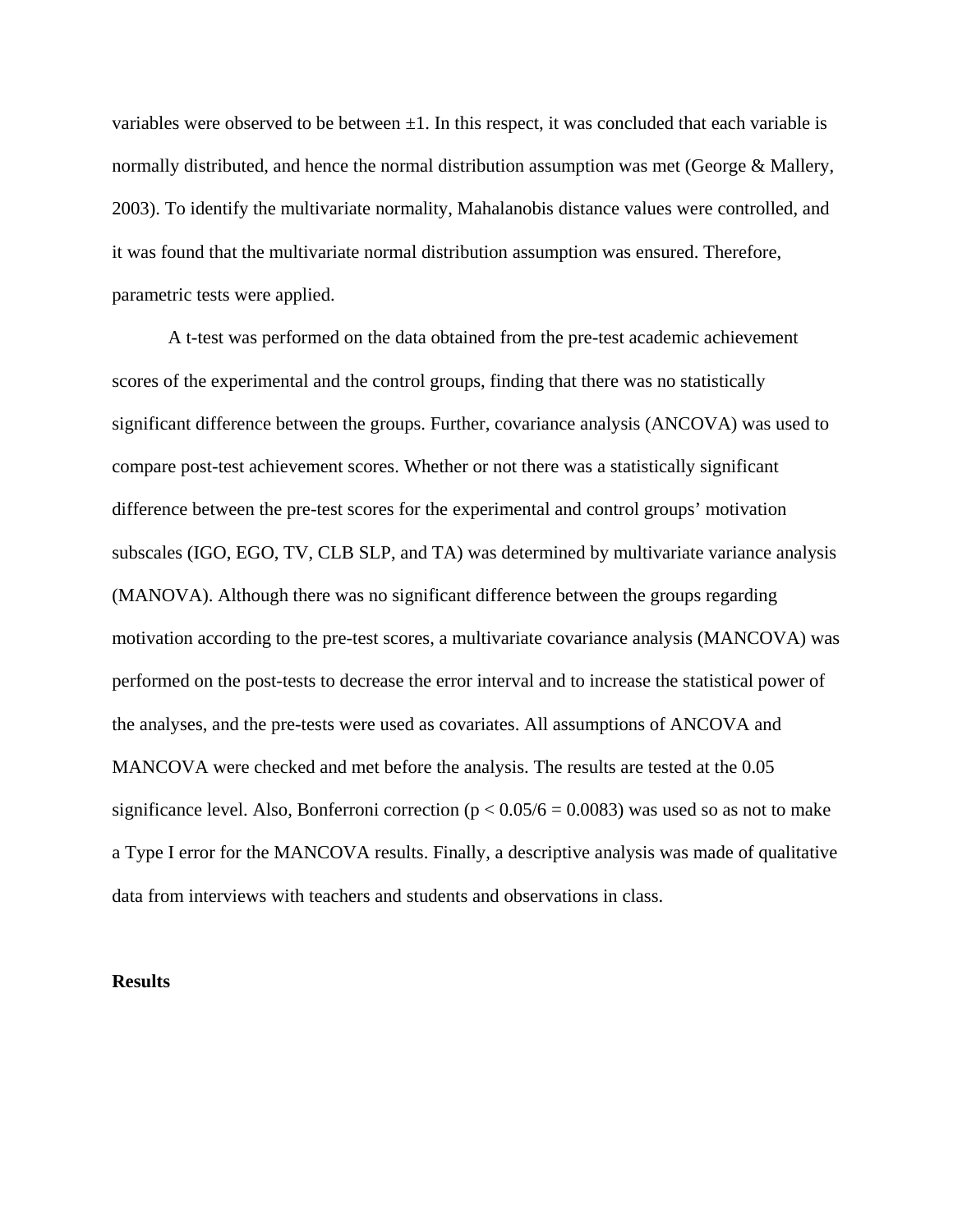ANCOVA analysis was performed to determine whether there was a significant difference between the academic achievement scores of the experimental and control groups. The results are given in Table 2.

## [Insert Table 2 about here]

In Table 2, it is seen that there is no statistically significant difference between the mean scores of academic achievement of the experimental and control groups ( $F(1-37) = 0.90$ ,  $p > 0.05$ ). This result shows that the academic achievement of students in the biology course did not change significantly depending on the instructional method.

Although students' academic achievements do not vary according to the instructional method, a MANCOVA analysis was conducted to determine the effect of the instructional method on their motivation. Descriptive statistics are given in Table 3.

## [Insert Table 3 about here]

In Table 3, it is apparent that the scores of both groups were raised on all subscales. In general, the increase in the scores of the experimental group is higher than that of the control group. Similarly, when the adjusted mean scores are examined, those of the experimental group are higher than those of the control group for the variables other than test anxiety.

The results of the MANCOVA analysis are given in Table 4.

[Insert Table 4 about here]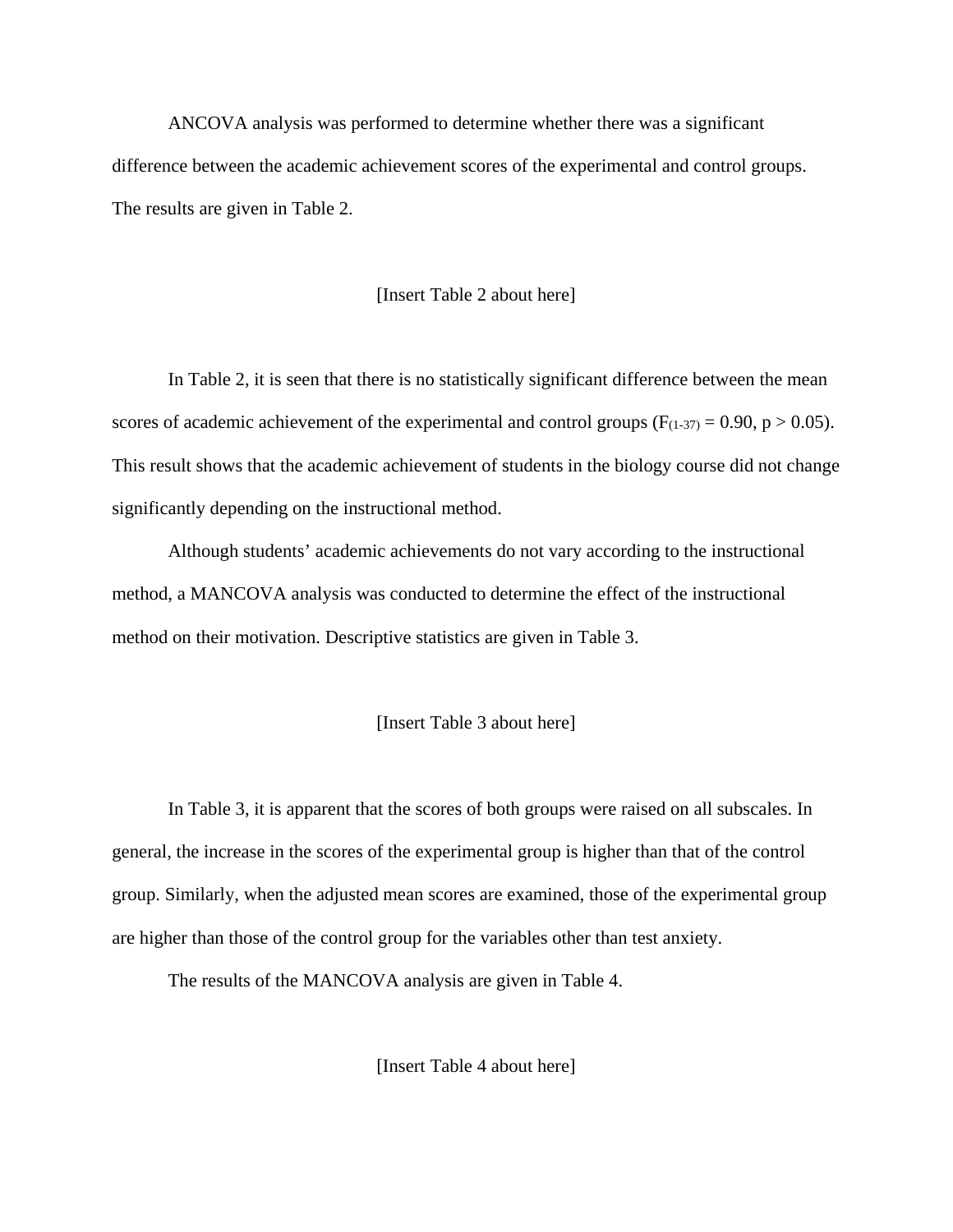Table 4 indicates a significant difference between the means for motivation in the experimental and control groups (Wilks'  $\lambda = 0.49$ ,  $F_{(6-27)} = 4.79$ , p < 0.01, partial  $\eta^2 = 0.52$ ). This result shows that the AR activities had a large effect on the students' motivation regarding the course.

Also, a univariate test (one-way ANCOVA) was performed to independently examine the effect of the instructional method on the subscales for motivation. The results are given in Table 5.

## [Insert Table 5 about here]

In Table 5, it is seen that there is a statistically significant difference between the extrinsic goal orientation mean scores of the two groups in favour of the experimental group  $(F(1.32) = 14.78, p < 0.0083$ , partial  $\eta^2 = 0.32$ ). Similarly, there is a statistically significant difference between the mean scores for the self-efficacy of the two groups in favour of the experimental group ( $F(1-32) = 11.19$ ,  $p < 0.0083$ , partial  $\eta^2 = 0.26$ ). In addition, the AR activities had a large effect on the extrinsic motivation and self-efficacy perceptions of the learners. However, there is no statistically significant difference between the mean scores for intrinsic goal orientation (F<sub>(1-32)</sub> = 3.00, p > 0.0083), task value (F<sub>(1-32)</sub> = 2.09, p > 0.0083) and control of learning beliefs ( $F_{(1-32)} = 0.26$ ,  $p > 0.0083$ ). Despite the fact that the experimental group showed an increase in the intrinsic goal orientation and task value scores, this result was not found to be statistically significant. Also, while test anxiety scores decreased further in the experimental group, there is no statistically significant difference between the mean scores ( $F(1-32) = 2.54$ ,  $p >$ 0.0083) of the groups.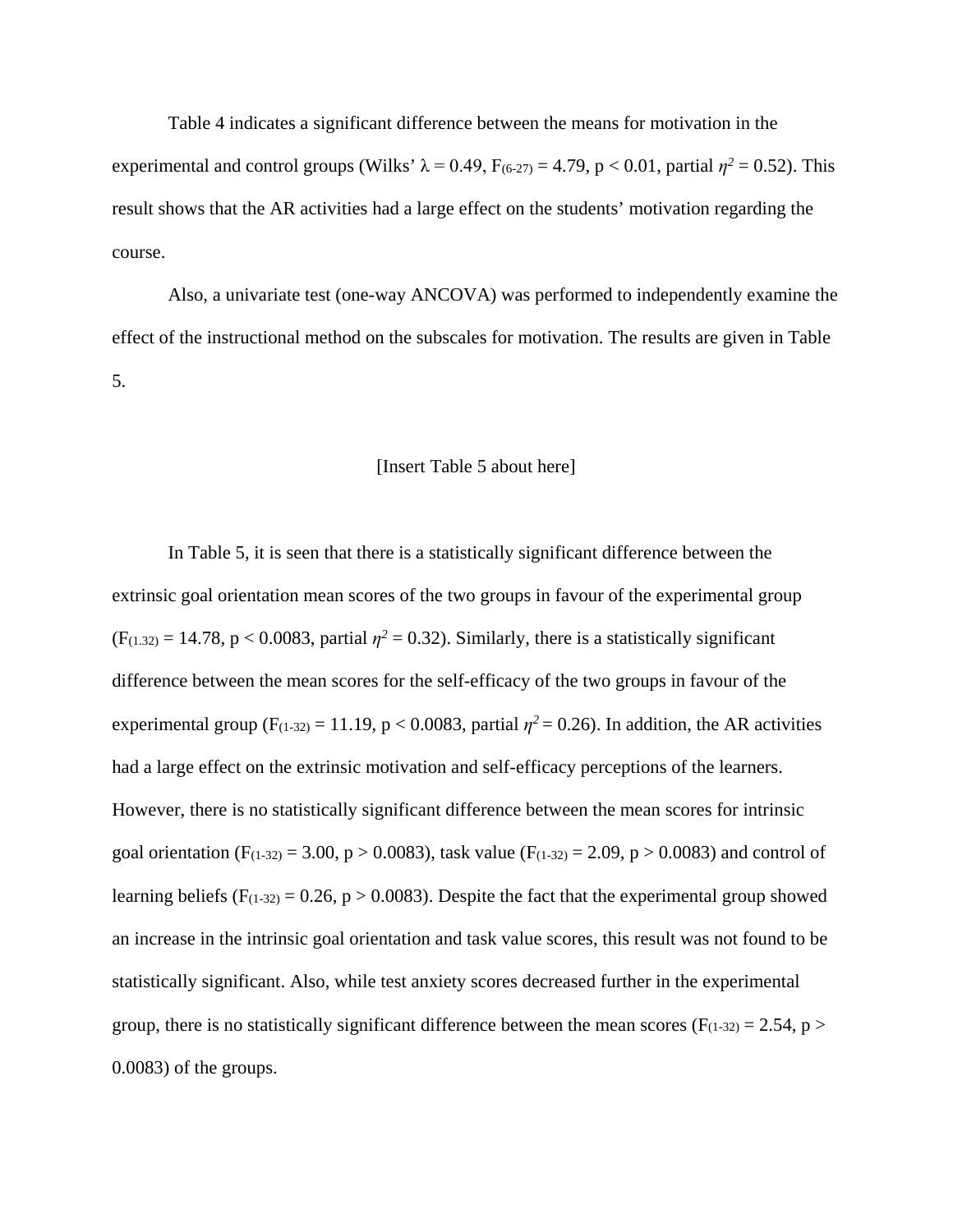## **Discussion**

In this study, the aim was to visualise biology lessons' abstract and invisible subject matter, which students understand poorly, using two- and three-dimensional materials on tablets with AR apps. In this way, the teacher's verbal expressions were illustrated through the AR apps to provide a better learning opportunity for abstract and invisible content. Likewise, in related literature, AR activities have been used as learning activities, especially for visualisation and concretisation (Abdusselam & Karal, 2012; Chien et al., 2017; Fonseca et al., 2014; Ibanez, de Castro, & Kloos, 2017; Liarokapis et al., 2004; Liarokapis & Anderson, 2010).

However, the results of this study show that such activities, which focused only on demonstration of content, did not have much effect on the academic achievement of students. Some similar AR studies show that there is an increase in academic achievement (Lin et al., 2013), while others have not found any significant difference in academic achievement (Abdusselam & Karal, 2012; Enyedy et al., 2012; Ibanez et al., 2017). Moreover, Huk (2006) studied with 106 biology course students at the levels of college and high school, utilising desktop-based visualisation software. The results suggest that 3D visualisation of content does not affect students' academic achievement (Huk, 2006). Also, Berney and Betrancourt (2016) report that most studies that employ animations and graphs do not find a significant effect on learning gains.

There are many reasons why AR or other new technologies in the classroom may not have a significant impact on academic achievement. On the one hand, explanations of this situation might relate to the debate concerning the effects of media on learning, which in educational technology has continued for almost four decades (Becker, 2010). This debate was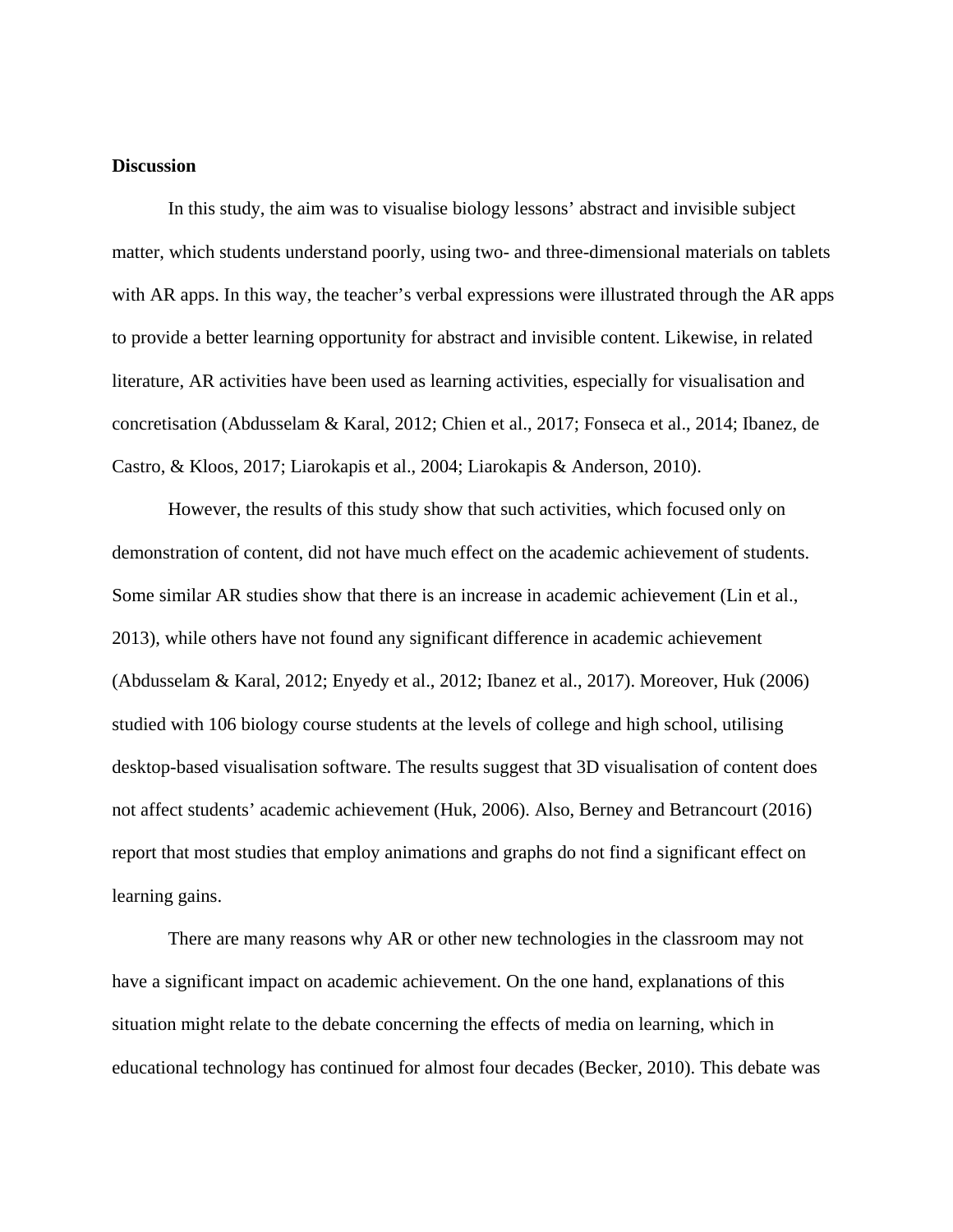started by Clark in 1983 over whether media or method influences student success, and it is still in progress. After many years, Clark and Kozma's arguments met on instructional method needs (Becker, 2010; Yang, Wang, & Chiu, 2014). Therefore, this study may show that AR has a limited effect on academic achievement as a demonstration tool without a proper instructional method.

On the other hand, this situation might have been caused by focus on technology rather than content. Similarly, the course teacher emphasised that, while AR was useful in visualising and conceptualising the abstract concepts in the course, the learning activities should have been supported by more realistic visuals so that the students could interact with these. The teacher's opinion on this subject is as follows:

> It is difficult for students in the biology class to portray some living things or some events in their minds, which is why this is a good activity. However, it could be different; for example, we saw creatures, but students should have seen their respiration, not just the structures of cells or creatures. For example, we saw the euglenid, but besides this, I would like to see its respiration or movements using the whip. I think that when the other vital functions of the creatures are observable, it will be useful and more effective in learning environments.

When the interviews with the students are examined, it is understood that the study had a limited effect on them because it was carried out with limited subjects, duration, and activities. One student said: "*I had been progressing for three or four weeks when we started to use the app. It is interesting. It encourages us to participate in lessons*". This student declared that before the study students displayed less participation in lessons, and that participation had been raised during the study. Two students, who emphasised the limitations of the study, remarked as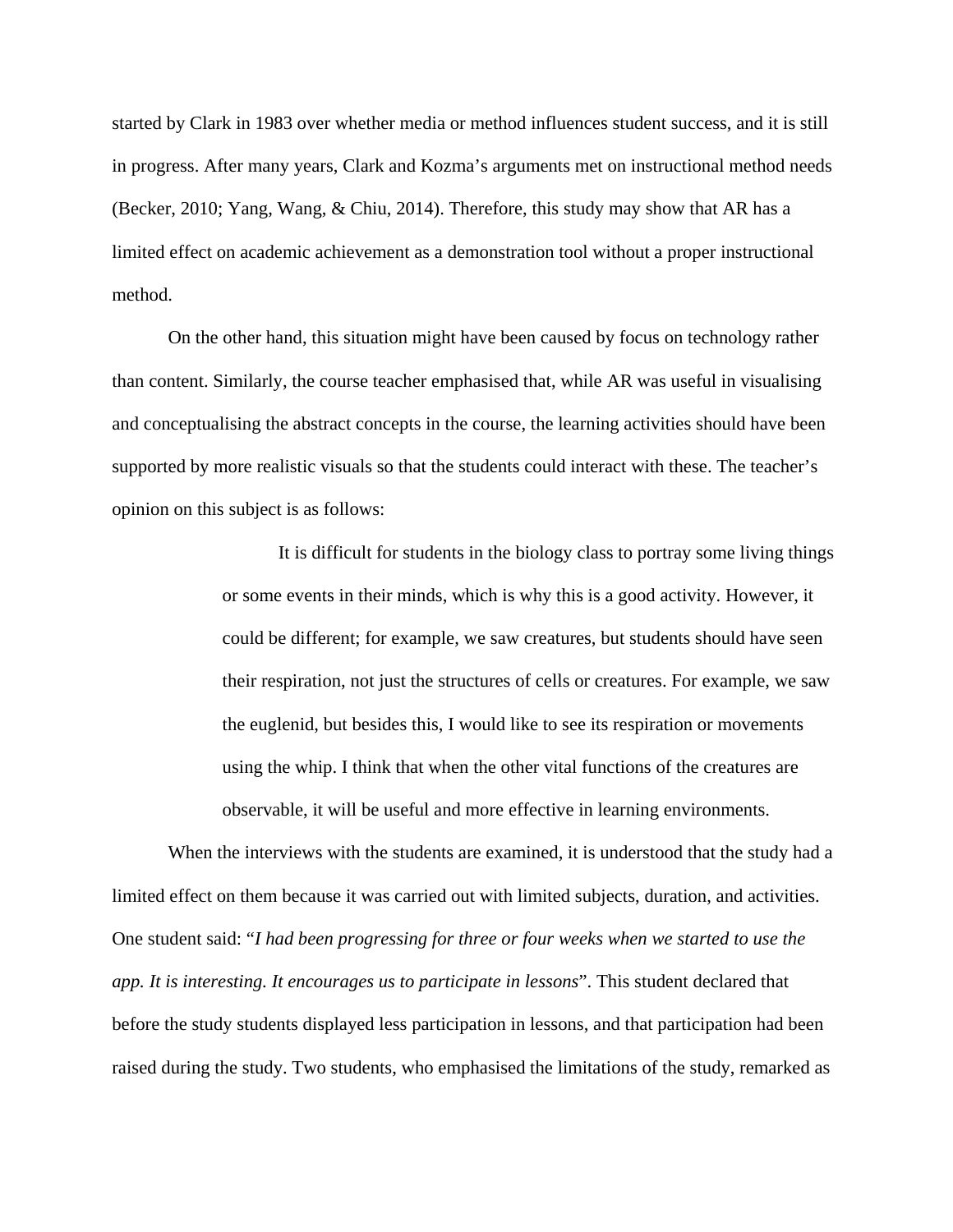follows: "*The activities should be a little more appealing; the base must be reduced, not too complicated*"; "*I think it is good, but it can be improved a bit*". Also, classroom observations showed that the individual studies of the students lead to them working in the schools because they are enrolled in the university entrance exam system at the same time.

This study also shows that motivation towards the course increased significantly even though there was no significant difference between the academic achievements of the students as a result of the AR activities. Similarly, previous literature shows that AR activities improve motivation for lessons (Di Serio et al., 2013; Ibanez et al., 2014; Wojciechowski & Cellary, 2013). Dunleavy and colleagues (2009) found that students who used AR were more motivated than students who used other technologies in their course. Additionally, Gooch (2014) emphasised that AR activities positively affect student ability, development of interaction and motivation in all age groups. It can be said that AR activities significantly influence students' motivation and improve their motivational beliefs (Dunleavy & Dede, 2014).

Motivation can take its source from personal interest, desire and curiosity, as well as environmental factors and supportive elements (Ergun, 2009). In this context, it can be said that AR activities are an extrinsic motivation source for students. According to literature, in the course of AR activities, there is an increase in students' interaction with the learning materials without any environmental limitations or dangers, and that this positively affects their extrinsic motivation (Thornton, 2014; Wojciechowski & Cellary, 2013). Similarly, in this study, the teacher, who noted that students loved the AR activities and showed increased interest, noted, "*Their interest in the lesson has been increased, you have seen it already, they are satisfied...*" Further, "*It is a good activity in that they can see what they do not know, and cannot see and reproduce in their minds...*" Students also made these remarks: *"Visuals help me understand, so*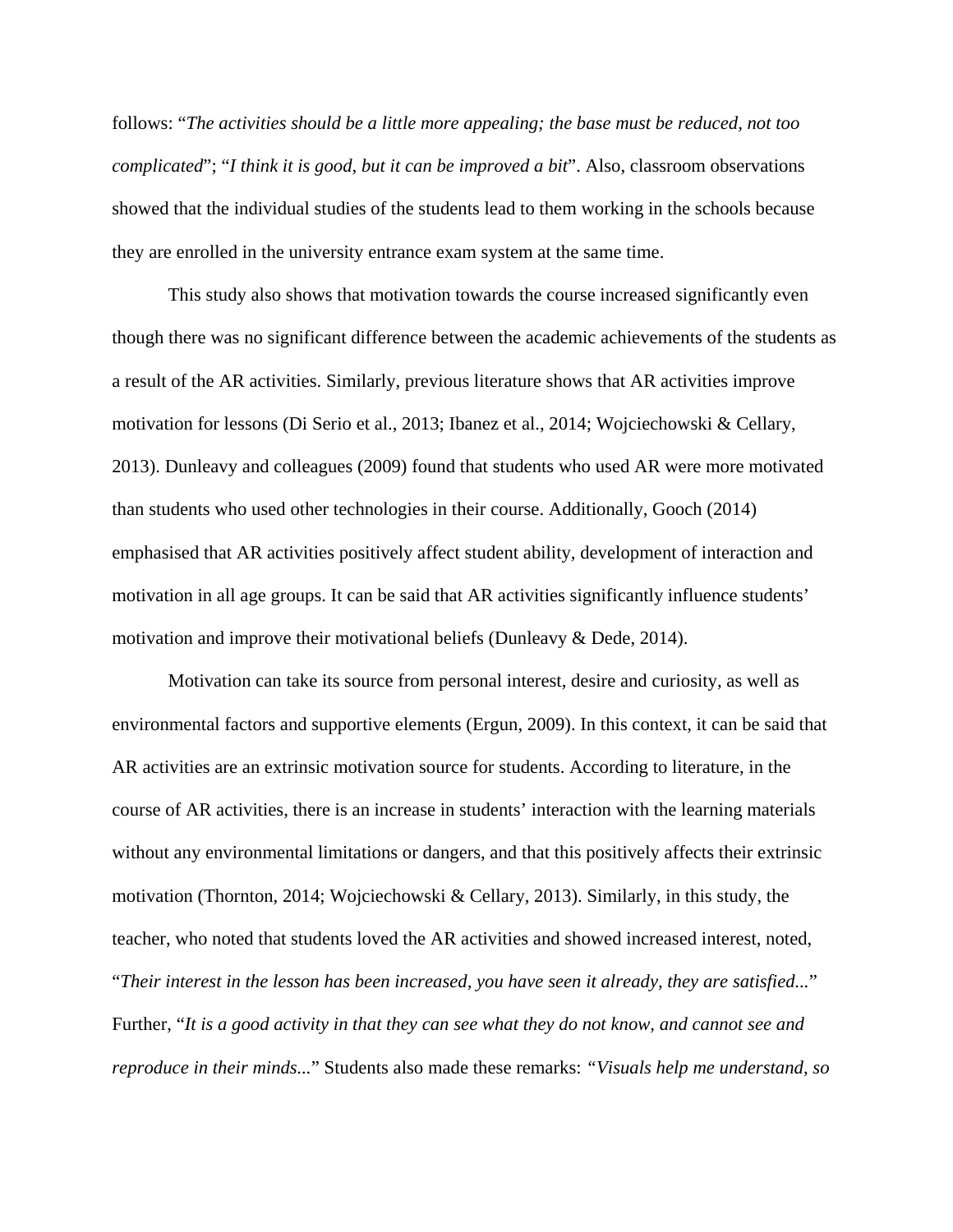*it is good for me*"; "*We became more interested in the lesson because the subject became more fun...*"; "*This application is interesting, it allows us to better participate in lessons*".

Moreover, observations made in the classroom by the researcher showed that student interest and attention increased over time as the course progressed. Students generally stated that thanks to the AR activities they had the opportunity to visually explore species they had not seen previously, species they did not know, and the structures of living things, so that the study increased their motivation in the lesson. Similarly, Di Serio and colleagues (2013) also pointed out that students are better motivated to interact with learning environments through AR activities.

Another finding of this study is that AR activities increased students' self-efficacy for learning and performance in the course. They stated that they understood the lesson better and increased their belief in success. One student said, "*I've never learned biology before; now it's more comfortable and easier to understand, I will get a higher grade on the exam than before*", expressing a positive attitude towards passing the biology course. Similarly, Martin-Gutierrez et al. (2013), studying engineering students, and Ibanez et al. (2015), studying ninth-grade students, found that AR activities increased students' self-efficacy. Overall, it is thought that students enjoyed an opportunity in the AR activities to see and examine organisms and their structures that they could not see and study under traditional school conditions.

This study uncovered no significant differences between the experimental and control groups regarding intrinsic goal orientation, task value, control of learning beliefs, and test anxiety. This may be due to the fact that students have the same intrinsic motivation and responsibility for the subjects of the biology course. Although the test anxiety level decreased in the experimental group, they still had anxiety about exams. While AR activities may have led to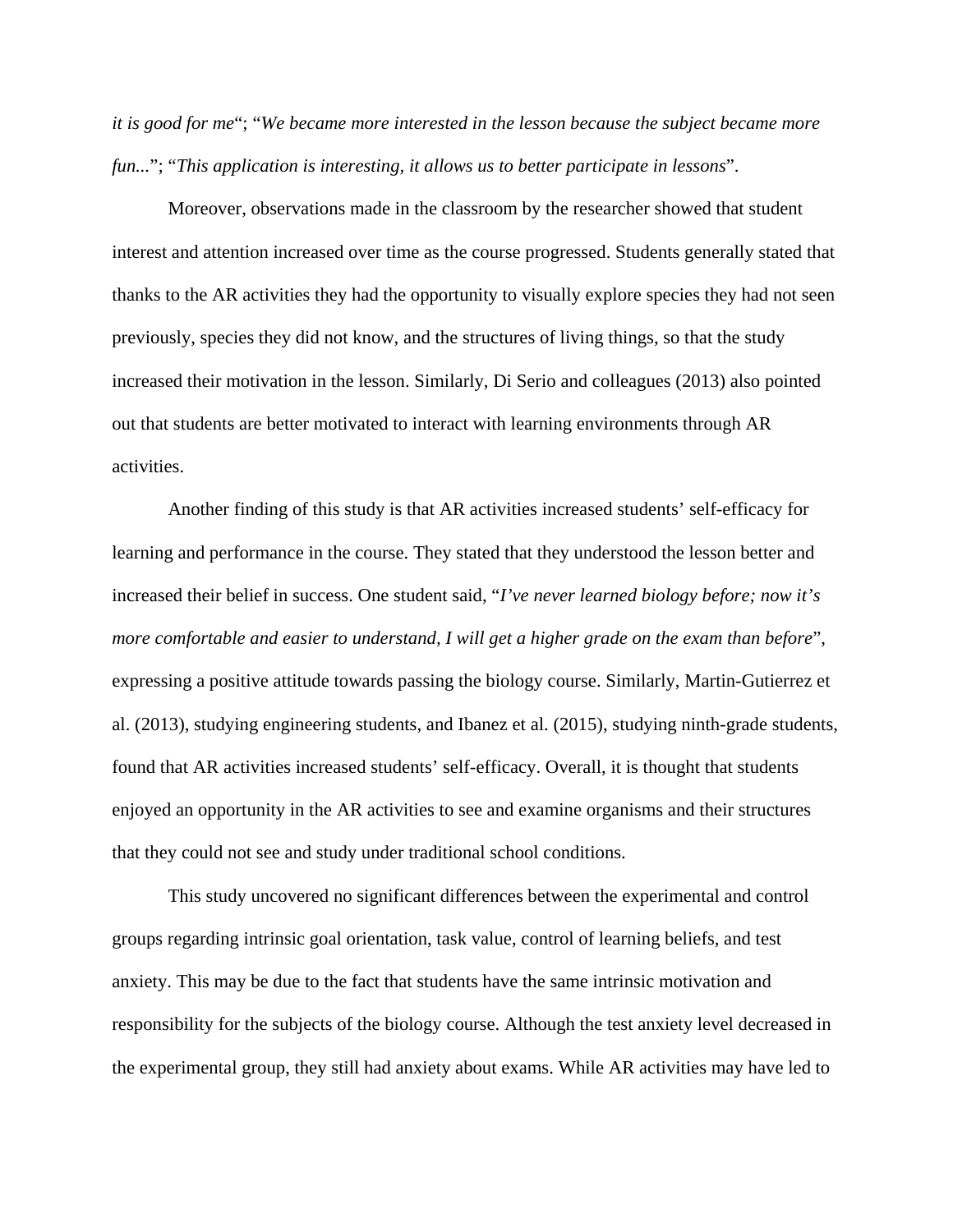students becoming externally motivated and having increased perceived self-efficacy, because of the students focus on university entrance exam system at the same time, so students still experience test anxiety.

## **Conclusions**

This study finds that AR activities do not make a significant difference in the academic achievement of students but positively affect their motivation for a course. It is understand that visualisation and concretisation of abstract concepts with AR increases students' interest and motivation towards the course. The results also indicate that achieving a better understanding of abstract concepts via AR activities helps students to develop their sense of self-efficacy. Furthermore, students enjoy the AR activities coupled with printed materials in the classroom environment. However, it appears that AR activities, mainly due to the burden of the examcentred education system and the limitations of this experiment, may not be effective in creating meaningful differences in the academic achievement of students.

## **Limitations and implications**

This study was carried out under the restrictions of permissions received from the school, with constraints on the research process and with the students having little time and availability due to exam periods. In this context, it is thought that, in a school with proper infrastructure, more long-term and interaction-based AR activities might influence students' academic achievement more positively. Furthermore, AR activities relevant to course content, along with the use of different methods in future studies, and active participation of students, will have a greater impact on learning outcomes. As can be understood from the views of the teacher and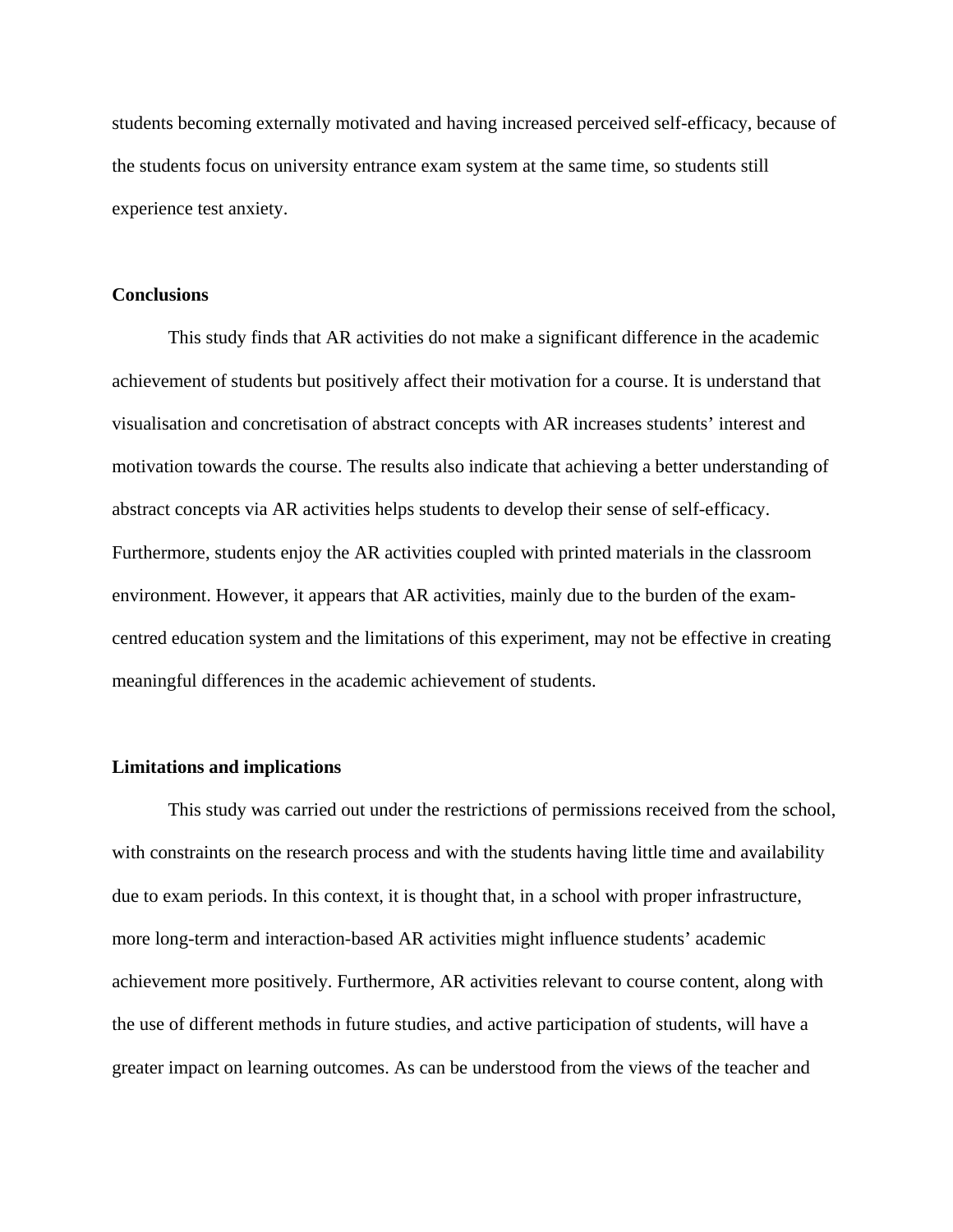students, AR materials with better image quality, designs that are more interesting for students, and more interactivity will increase the effectiveness of instruction. Finally, when the related literature and the results of this study are taken into consideration, it could be beneficial to use more AR technology when preparing curricula and textbooks.

## **References**

- Abdusselam, M. S., & Karal, H. (2012). The effect of mixed reality environments on the students' academic achievement in physics education: 11th grade magnetism topic example. *Journal of Research in Education and Teaching, 1*(4), 170-181.
- Abdusselam, M., S. (2014). *Development and evaluation of an instructional material for physic lesson magnetism subject based on augmented reality environment*. Unpublished doctoral thesis, Karadeniz Teknik University, Trabzon, Turkey.
- Akcayir, M., & Akcayir, G. (2017). Advantages and challenges associated with augmented reality for education: A systematic review of the literature. *Educational Research Review*, *20*, 1-11.
- Albrecht, U. V., Folta-Schoofs, K., Behrends, M., & Von Jan, U. (2013). Effects of mobile augmented reality learning compared to textbook learning on medical students: randomized controlled pilot study. *Journal of medical Internet research*, *15*(8).

Azuma, R. T. (1997). A survey of augmented reality. *Presence, 6*(4), 355-385.

Bacca, J., Baldiris, S., Fabregat, R., Graf, S., & Kinshuk. (2014). Augmented reality trends in education: a systematic review of research and applications. *Educational Technology & Society*, *17* (4), 133–149.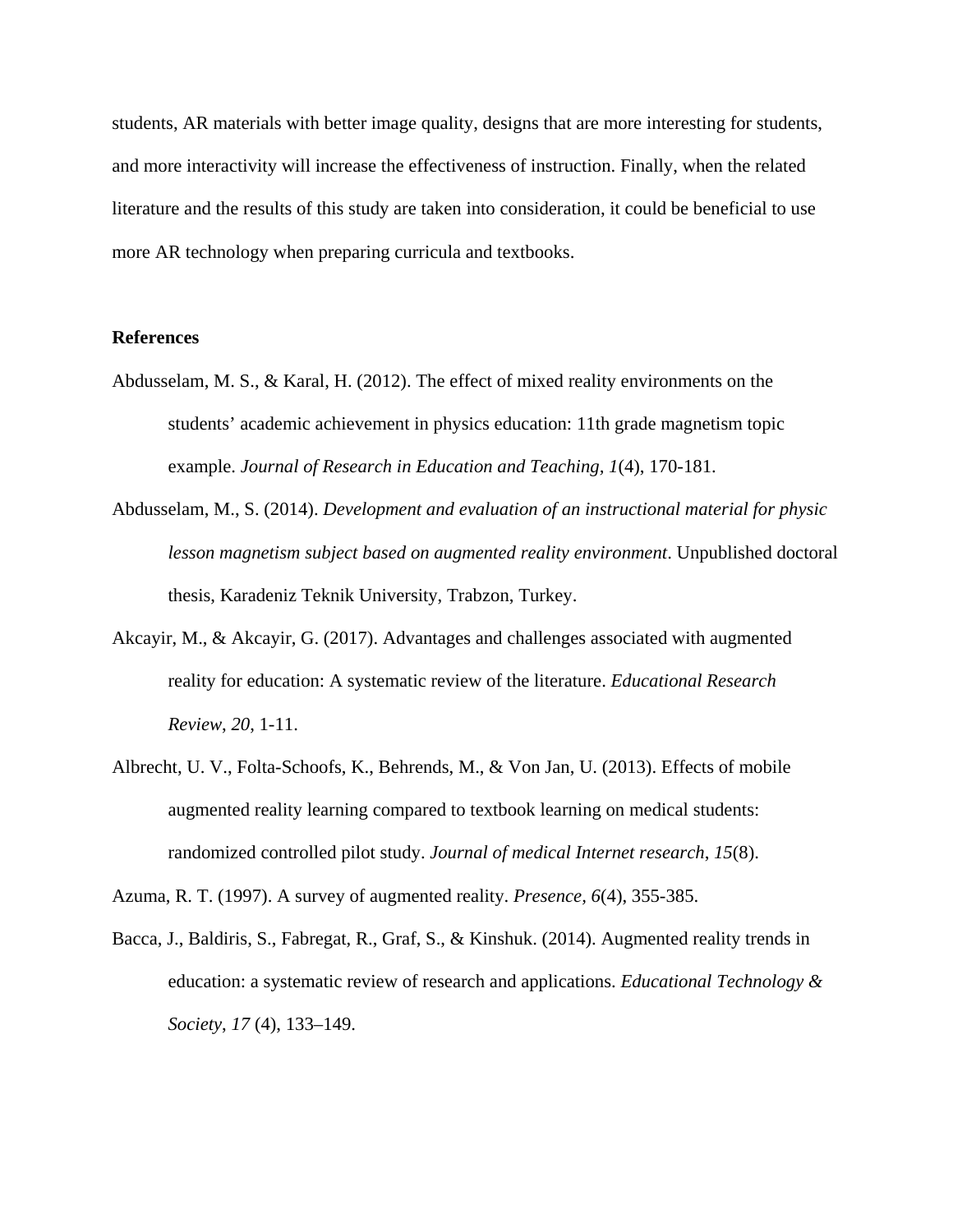- Becker, K. (2010, May). The Clark-Kozma debate in the 21st century. In *CNIE Conference 2010, "Heritage Matters: Inspiring Tomorrow"*. Saint John, New Brunswick, Canada.
- Berney, S., & Betrancourt, M. (2016). Does animation enhance learning? A metaanalysis. *Computers & Education*, *101*, 150-167.
- Bower, M., Howe, C., McCredie, N., Robinson, A., & Grover, D. (2014). Augmented Reality in education–cases, places and potentials. *Educational Media International, 51*(1), 1-15.
- Chang, R. C., Chung, L. Y., & Huang, Y. M. (2016). Developing an interactive augmented reality system as a complement to plant education and comparing its effectiveness with video learning. *Interactive Learning Environments*, *24*(6), 1245-1264.
- Chen, Y. C. (2006, June). A study of comparing the use of augmented reality and physical models in chemistry education. In *Proceedings of the 2006 ACM international conference on Virtual reality continuum and its applications* (pp. 369-372). ACM.
- Cheng, K. H., & Tsai, C. C. (2013). Affordances of augmented reality in science learning: Suggestions for future research. *Journal of Science Education and Technology*, *22*(4), 449-462.
- Chien, Y. C., Su, Y. N., Wu, T. T., & Huang, Y. M. (2017). Enhancing students' botanical learning by using augmented reality. *Universal Access in the Information Society*, 1-11.
- Chiu, J. L., DeJaegher, C. J., & Chao, J. (2015). The effects of augmented virtual science laboratories on middle school students' understanding of gas properties. *Computers & Education*, *85*, 59-73.
- Cook, M. P. (2006). Visual representations in science education: The influence of prior knowledge and cognitive load theory on instructional design principles. *Science education*, *90*(6), 1073-1091.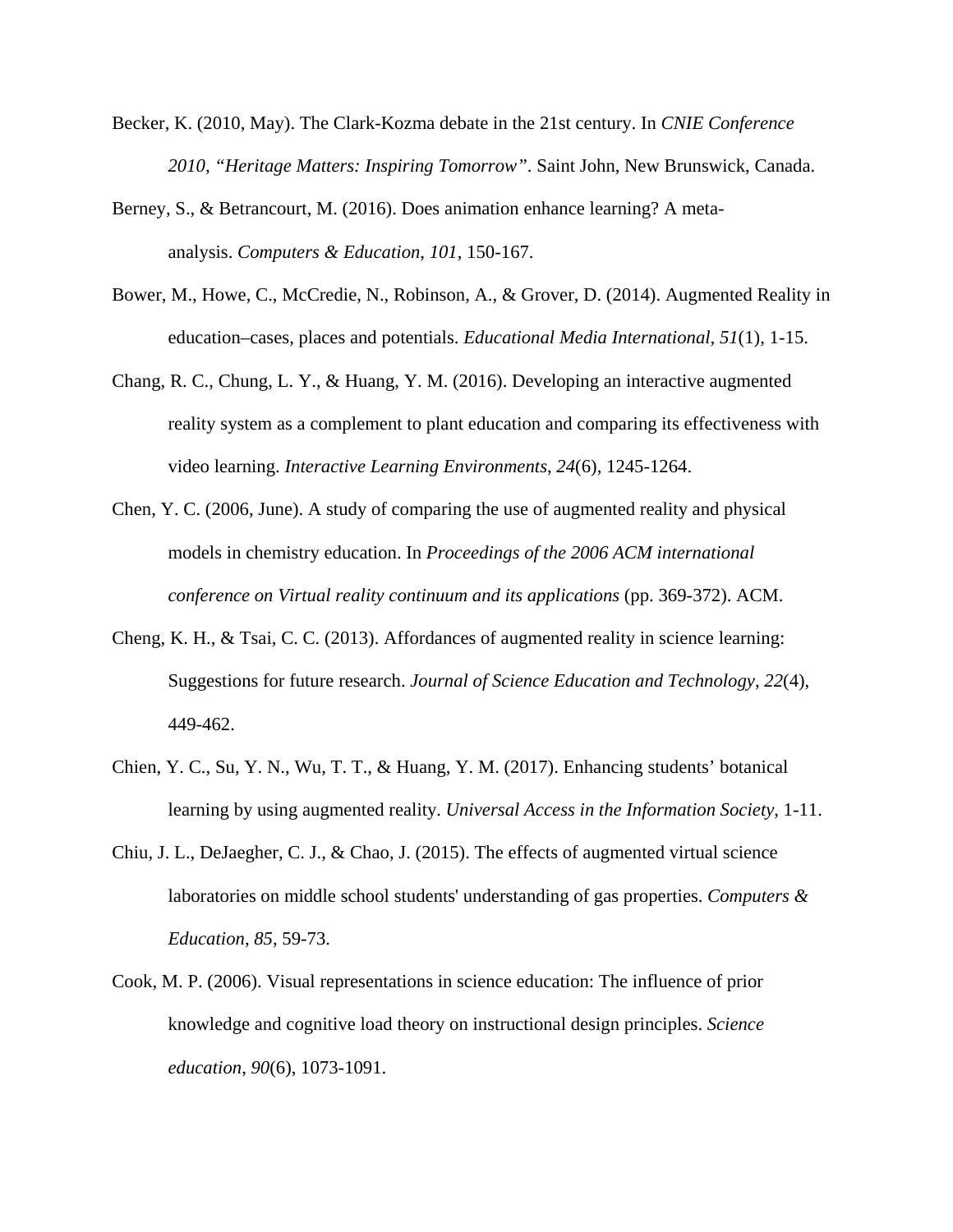- Di Serio, A., Ibanez, M. B., & Kloos, C. D. (2013). Impact of an augmented reality system on students' motivation for a visual art course. *Computers & Education, 68*, 586-596.
- Dunleavy, M., & Dede, C. (2014). Augmented reality teaching and learning. In *Handbook of research on educational communications and technology* (pp. 735-745). Springer New York.
- Dunleavy, M., Dede, C., & Mitchell, R. (2009). Affordances and limitations of immersive participatory augmented reality simulations for teaching and learning. *Journal of Science Education and Technology, 18*(1), 7-22.
- Enyedy, N., Danish, J. A., Delacruz, G., & Kumar, M. (2012). Learning physics through play in an augmented reality environment. *International Journal of Computer-Supported Collaborative Learning, 7*(3), 347-378.

Ergun, M. (2009). *Motivation in class.* Ankara: Pegem Akademi.

- Fonseca, D., Marti, N., Redondo, E., Navarro, I., & Sanchez, A. (2014). Relationship between student profile, tool use, participation, and academic performance with the use of Augmented Reality technology for visualized architecture models. *Computers in Human Behavior, 31*, 434-445.
- Friedler, Y., & Tamir, P. (1990). Life in science laboratory classrooms at secondary level. *The student laboratory and the science curriculum*, 337-356.
- George, D., & Mallery, P. (2003). *SPSS for Windows step by step: A simple guide and reference 11.0 update* (4th ed.). Boston: Pearson Education, Inc.
- Gilbert, J. K. (2004). Models and modelling: Routes to more authentic science education. *International Journal of Science and Mathematics Education*, *2*(2), 115-130.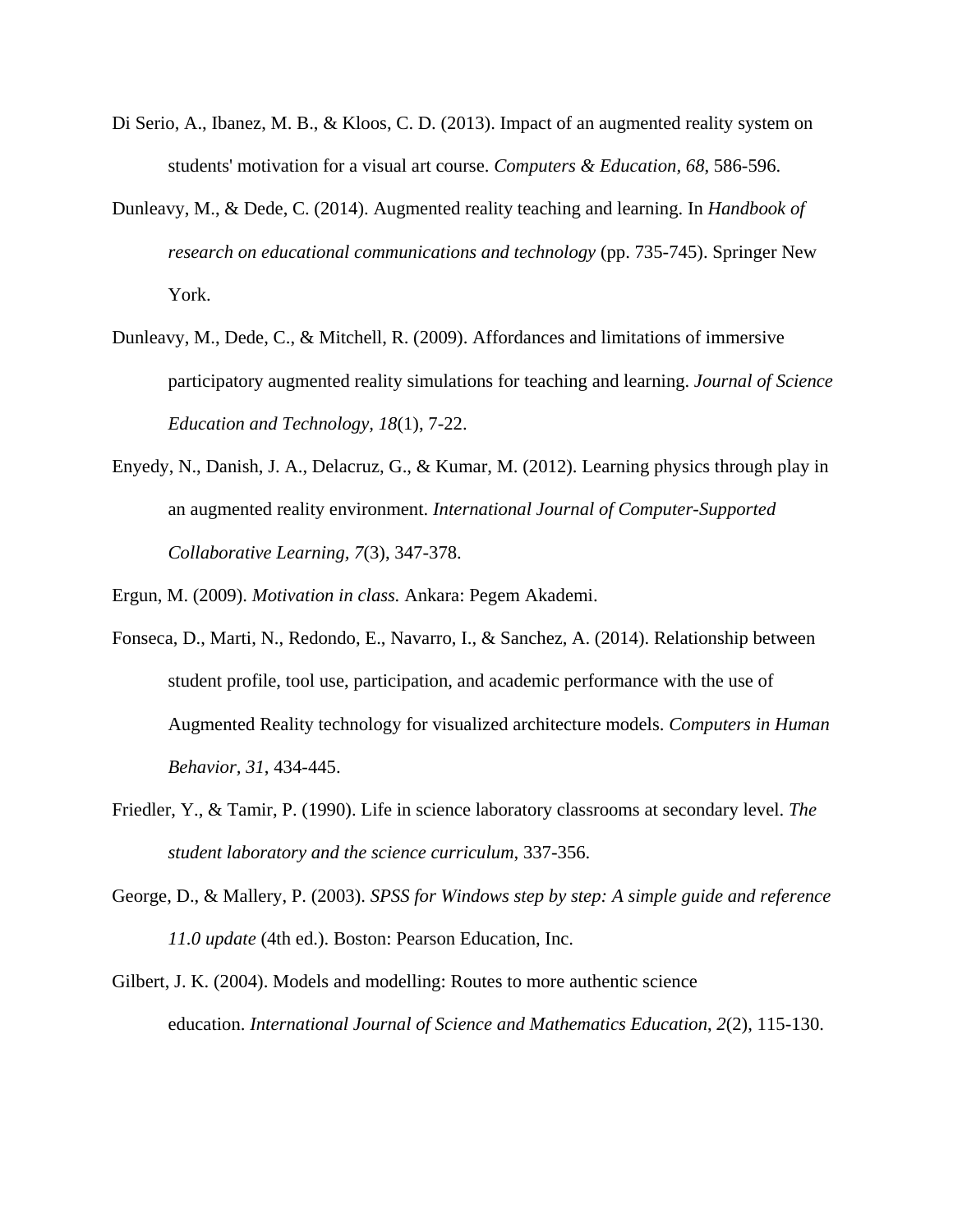- Gooch, M., K. (2014). *Understanding generational differences of learner-interface interaction in an augmented reality environment*. Unpublished doctoral thesis, Capella University at Minneapolis, Minnesota, USA.
- Huk, T. (2006). Who benefits from learning with 3D models? The case of spatial ability. *Journal of Computer Assisted Learning*, *22*(6), 392-404.
- Hung, Y. H., Chen, C. H., & Huang, S. W. (2017). Applying augmented reality to enhance learning: a study of different teaching materials. *Journal of Computer Assisted Learning*, *33*(3), 252-266.
- Ibanez, M. B., de Castro, A. J., & Kloos, C. D. (2017, July). An empirical study of the use of an augmented reality simulator in a face-to-face physics course. In *Advanced Learning Technologies (ICALT), 2017 IEEE 17th International Conference on* (pp. 469-471). IEEE.
- Ibanez, M. B., Di Serio, A., Villaran, D., & Kloos, C. D. (2014). Experimenting with electromagnetism using augmented reality: Impact on flow student experience and educational effectiveness. *Computers & Education, 71*, 1-13.
- Ibanez, M. B., Di Serio, A., Villaran-Molina, D., & Kloos, C. D. (2015). Augmented realitybased simulators as discovery learning tools: an empirical study. *IEEE Trans. Education*, *58*(3), 208-213.
- Ibili, E. (2013). *Development, implementation and assessment of the effect augmented reality on geometry teaching materials for geometry classes*. Unpublished doctoral thesis, Gazi University, Ankara, Turkey.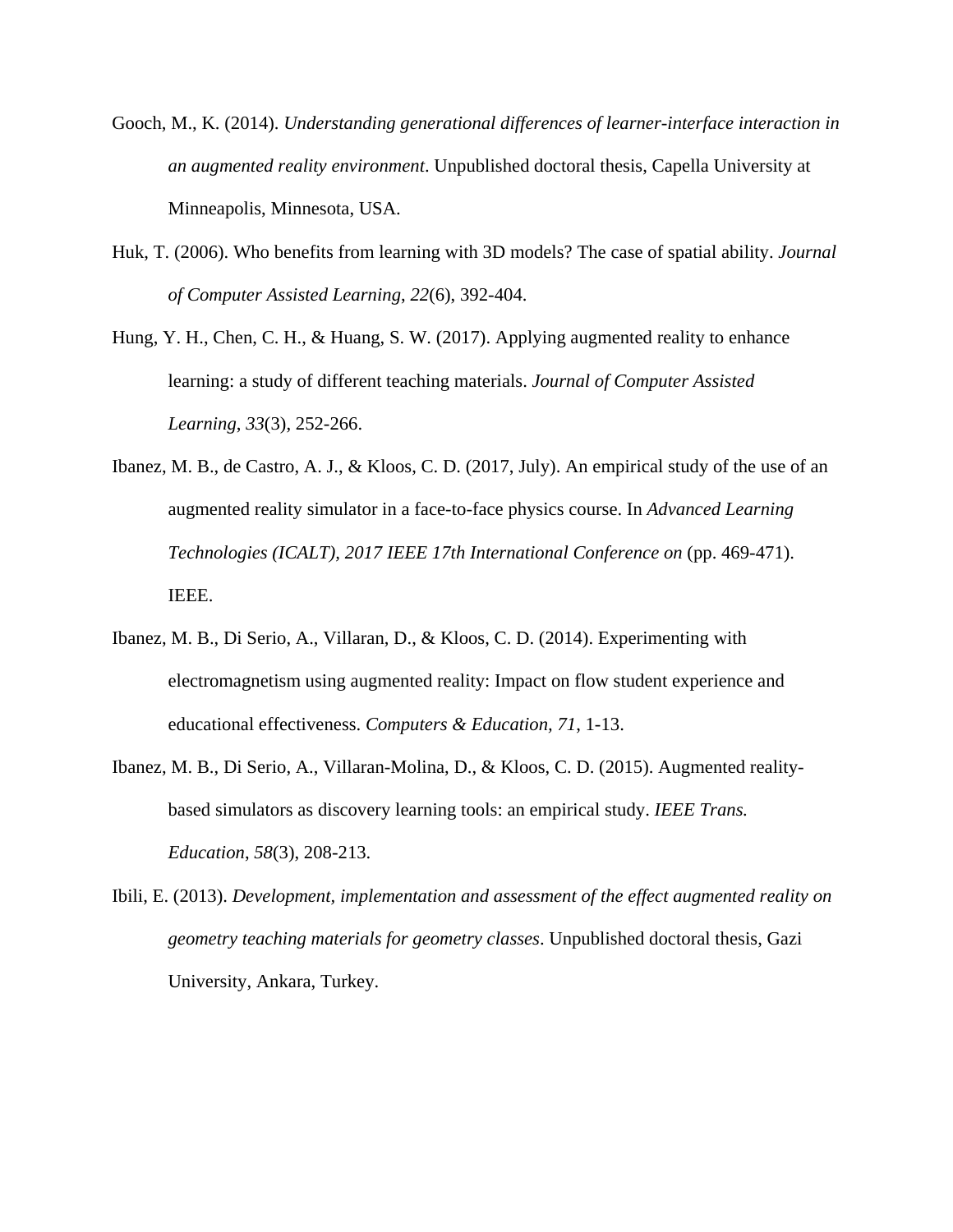- Jagerskog, A. S. (2015). *Pictures and a thousand words: learning psychology through visual illustrations and testing.* Unpublished doctoral dissertation, Department of Psychology, Stockholm University.
- Jamali, S. S. (2017). *An investigation of mobile augmented reality-based learning features in cognitive and affective environments.* Unpublished doctoral dissertation, Murdoch University.
- Jenkinson, J. (2018). Molecular biology meets the learning sciences: Visualizations in education and outreach. *Journal of molecular biology*, *430*(21), 4013-4027.
- Karadeniz, S., Büyüköztürk, S., Akgün, O. E., Çakmak, E. K., & Demirel, F. (2008). The Turkish adaptation study of Motivated Strategies for Learning Questionnaire (MSLQ) for 12-18 year old children: Results of confirmatory factor analysis. *TOJET: The Turkish Online Journal of Educational Technology, 7*(4).
- Lock, R. (1997). Post-16 Biology--Some Model Approaches?. *School Science Review*, *79*(286), 33-38.
- Martin-Gutierrez, J., Garcia-Dominguez, M., Gonzalez, C. R., & Corredeguas, M. M. (2013, October). Using different methodologies and technologies to training spatial skill in Engineering Graphic subjects. In *Frontiers in Education Conference, 2013 IEEE (*pp. 362-368). IEEE.
- Milgram, P., & Kishino, F. (1994). A taxonomy of mixed reality visual displays. *IEICE TRANSACTIONS on Information and Systems, 77*(12), 1321-1329.
- Ozdemir, M. (2017). Experimental studies on learning with augmented reality technology: a systematic review. *Mersin University Journal of the Faculty of Education*, *13*(2), 609- 632.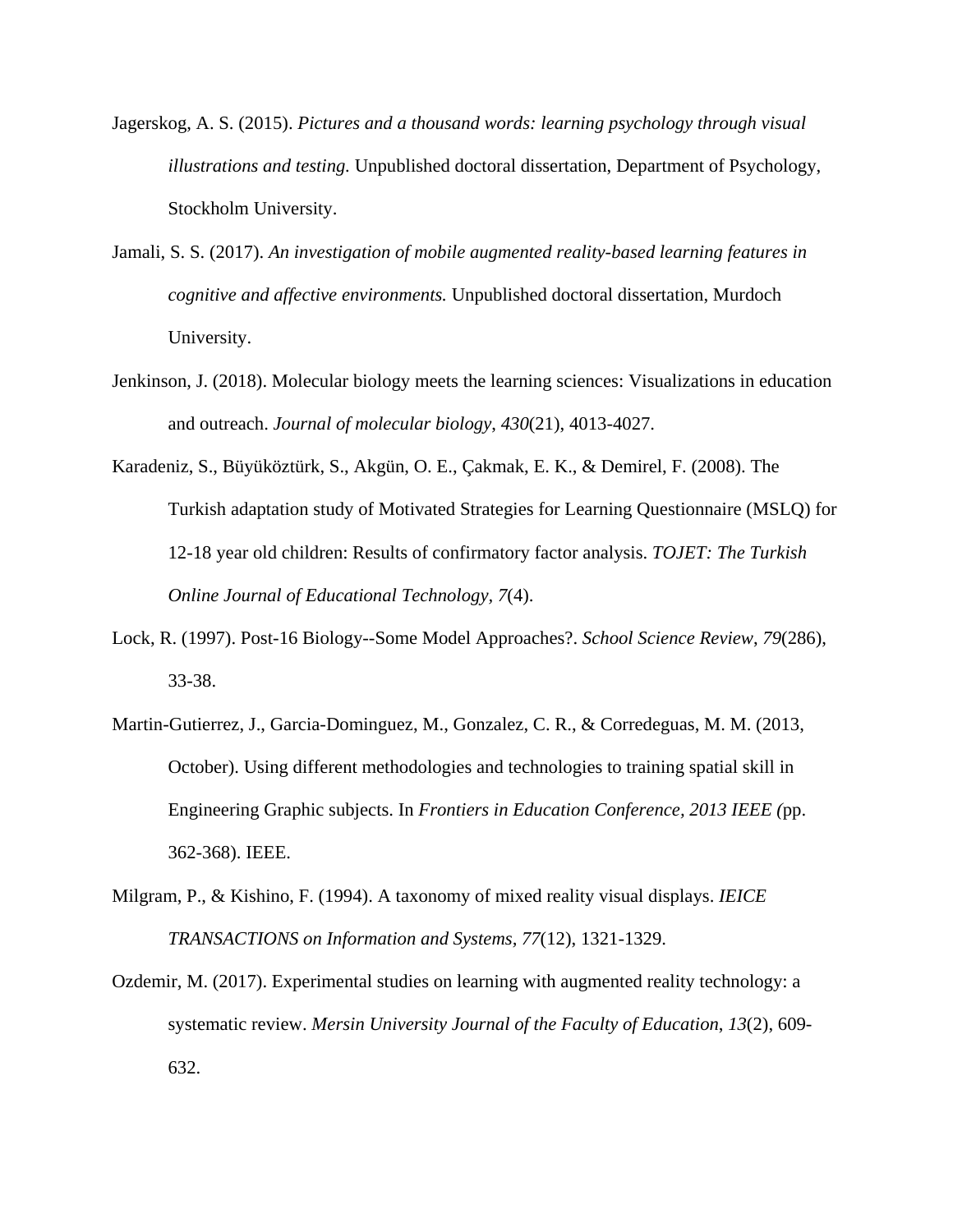- Liarokapis, F., Mourkoussis, N., White, M., Darcy, J., Sifniotis, M., Petridis, P., & Lister, P. F. (2004). Web3D and augmented reality to support engineering education. *World Transactions on Engineering and Technology Education, 3*(1), 11-14.
- Liarokapis, F., & Anderson, E. F. (2010, May). Using augmented reality as a medium to assist teaching in higher education. In *Conference of the European Association for Computer Graphics*, Norrköping, Sweden.
- Lin, T. J., Duh, H. B. L., Li, N., Wang, H. Y., & Tsai, C. C. (2013). An investigation of learners' collaborative knowledge construction performances and behavior patterns in an augmented reality simulation system. *Computers & Education, 68*, 314-321.
- Patton, M. Q. (1990). *Qualitative evaluation and research methods*. California: Sage Publications
- Pintrich, P. R., Smith, D. A., Garcia, T., & McKeachie, W. J. (1993). Reliability and predictive validity of the Motivated Strategies for Learning Questionnaire (MSLQ). Educational and psychological measurement, 53(3), 801-813.
- Saidin, N. F., Halim, N. D. A., & Yahaya, N. (2015). A review of research on augmented reality in education: Advantages and applications. *International education studies*, *8*(13), 1.
- Safadel, P., & White, D. (2018). Facilitating molecular biology teaching by using augmented reality (AR) and protein data bank (PDB). *TechTrends*, 1-6.
- Santos, M. E. C., Chen, A., Taketomi, T., Yamamoto, G., Miyazaki, J., & Kato, H. (2014). Augmented reality learning experiences: Survey of prototype design and evaluation. *IEEE Transactions on learning technologies, 7*(1), 38-56.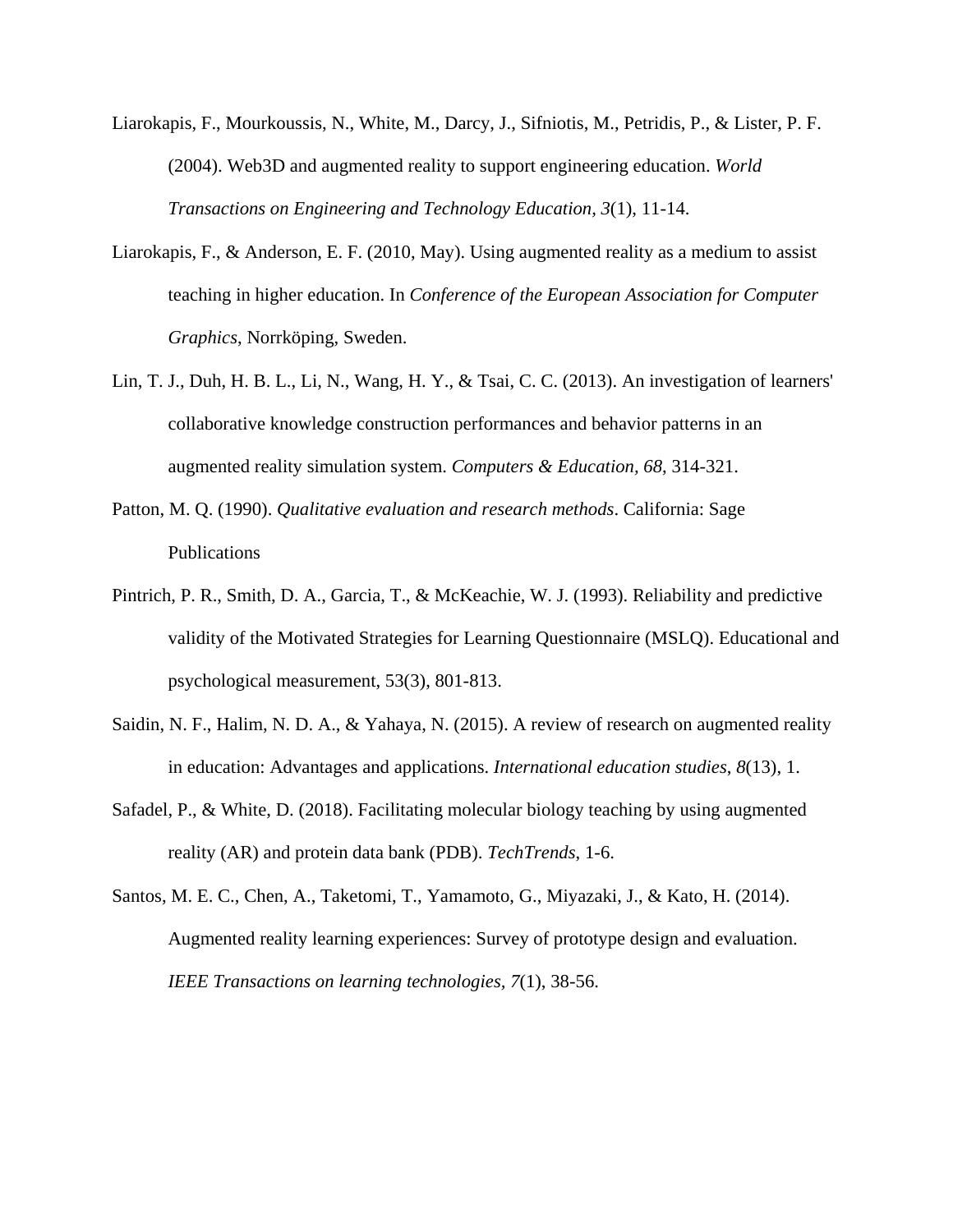- Satpute, T., Pingale, S., & Chavan, V. (2015, January). Augmented reality in e-learning review of prototype designs for usability evaluation. In *Communication, Information & Computing Technology (ICCICT), 2015 International Conference on* (pp. 1-4). IEEE.
- Thornton, T., R. (2014). *Understanding how learner outcomes could be affected through the implementation of augmented reality in an introductory engineering graphics course*. Unpublished doctoral thesis, North Carolina State University at Raleigh, North Carolina, USA.
- Uluyol, C., & Eryılmaz, S. (2014). Examining pre-service teachers' opinions regarding to augmented reality learning. *Gazi University Journal of Gazi Educational Faculty, 34*(3), 403-413.
- Vanderlelie, J. (2013). Improving the student experience of learning and teaching in second year biochemistry: Assessment to foster a creative application of biochemical concepts. *International Journal of Innovation in Science and Mathematics Education (formerly CAL-laborate International)*, *21*(4).
- Wojciechowski, R., & Cellary, W. (2013). Evaluation of learners' attitude toward learning in ARIES augmented reality environments. *Computers & Education, 68*, 570-585.
- Wu, H. K., Lin, Y. F., & Hsu, Y. S. (2013). Effects of representation sequences and spatial ability on students' scientific understandings about the mechanism of breathing. *Instructional Science*, *41*(3), 555-573.
- Yang, K. T., Wang, T. H., & Chiu, M. H. (2014). How technology fosters learning: Inspiration from the "Media Debate". *Creative Education*, *5*(12), 1086.